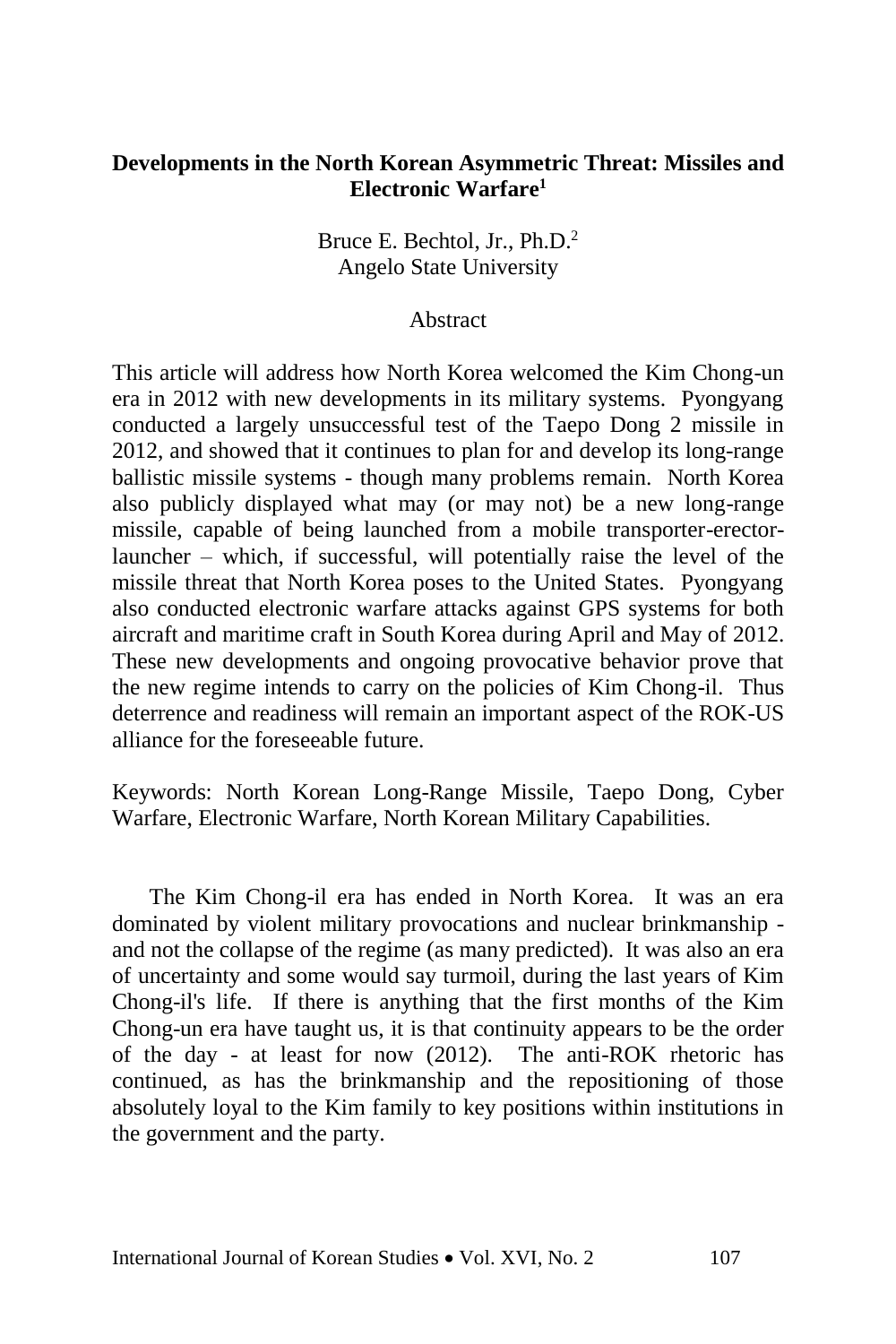During the early months of 2012, following Kim Chong-il's death, one was able to see an adjustment of the system that had probably been planned for - well in advance - by the "Dear Leader." It will be the purpose of this article to examine two key aspects of North Korea's continuing military development in the first months of the Kim Chongun regime - long-range ballistic missiles and cyber/electronic warfare. By looking at these continuing developments, one will be able to make an early assessment regarding how the North Korean military will carry on under Kim Chong-un - and the implications this holds for the ROK-US alliance. I will first address the North Korean Taepo Dong 2 testlaunch of 2012, as well as the context surrounding the event, and what it bodes for North Korea's future missile development (and the region). Next I will address the relatively new developments that have occurred in North Korea's cyber and electronic warfare capabilities. Events in the first six months of 2012 show that North Korea is intent on developing these capabilities in a way that can threaten South Korea and others. Finally, I will offer some concluding thoughts about what we can expect from Pyongyang and its military developments as we look to 2013.

# **The North Korean Taepo Dong 2 Test of 2012**

North Korea has proven it has a ballistic missile capability that can threaten all of South Korea and Japan. This proven threat against South Korea has been shown through several tests of SCUD missiles with ranges of 350 to 850 kilometers.<sup>3</sup> Pyongyang has also tested the No Dong missile series (the key missile that would threaten Japan) several times, and it is believed to have a range of 1300-1500 kilometers.<sup>4</sup> When it comes to the long-range ballistic missiles that have an "intercontinental" capability however, the North Koreans have been less successful. Tests of the Taepo Dong missiles conducted in 1998, 2006, and 2009, all proved to be less than successful.<sup>5</sup> These provocative tests showed that North Korea had the intention of developing a capability to hit the United States. With Kim Chong-il's death in December of 2011, some analysts thought there might be a "resting period" as his son consolidated power, a period in which there would not be acts of brinkmanship or provocations.<sup>6</sup> Yet, soon after the "young general" assumed many of the titles (or similar titles) that his father had held, the strategy of "pushing the edge of the envelope" continued - with a missile test that caused angst all over the Pacific.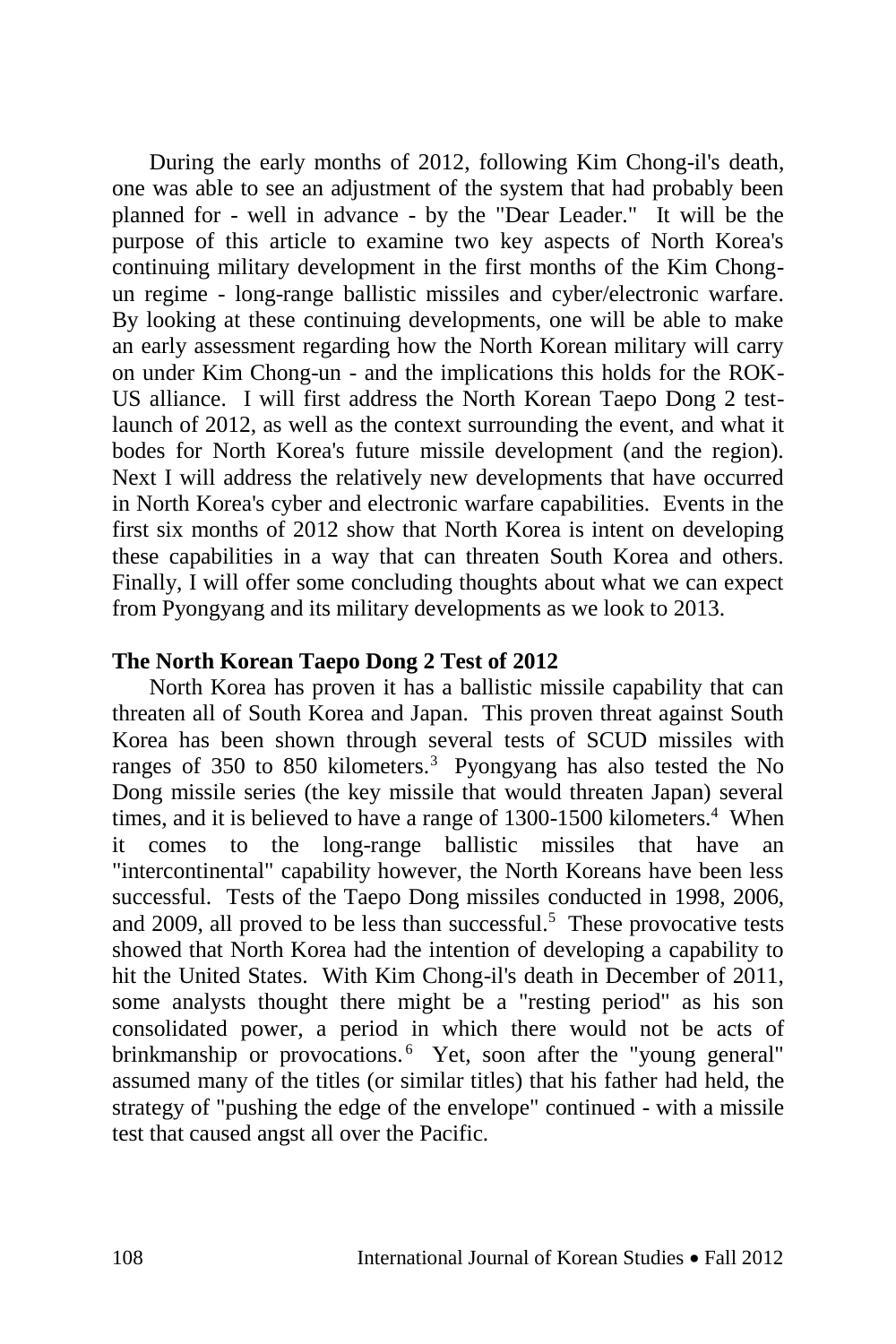North Korea chose to conduct yet another missile test-launch in the spring of 2012. The North Koreans formally announced that they would conduct a "satellite launch" on March 16, 2012. They called the launch platform the "Unha-3," when in reality it was the three-stage, long-range ballistic missile platform commonly known as the "Taepo Dong 2"). The launch was announced by Pyongyang's state-sponsored propaganda outlet, KCNA. Pyongyang informed the International Civil Aviation Administration and the International Maritime Organization that the first stage of the rocket would land in the water approximately 140 kilometers west of the Byeonsan Peninsula in South Korea, and the second stage would land approximately 190 kilometers east of the Philippines. The launch was from the new North Korean facility (not used to this point) at Tongchang-ni.<sup>7</sup> The North Koreans formally indicated that the launch would occur sometime during a five-day period from April 12 to 16, 2012, between seven in the morning until noon. $8$ 

The site at Tongchang-ni (near the west coast) is interesting because it is an upgrade from the facilities that North Korea has used for longrange missile launches in the past (at Musudan on the east coast). The facilities at Tongchang-ni have some similarities to the Iranian launch facility at Shahid Hemrat, east of Tehran. Reportedly, the static rocket motor test stand at Tongchang-ni looks much like the one located in Iran - indicating probable collaboration on launch facilities between the Iranians and the North Koreans. (The North Koreans had been building the site at Tongchang-ni for at least 10 years, and may have aided the Iranians in some of their construction as well.) Missiles launched from the site at Tongchang-ni also can achieve a higher altitude before passing maritime ballistic missile defense platforms (like the American Aegis equipped ships), thus increasing survivability in a potential conflict. There are other advantages as well to the new site - such as an underground pipeline equipped with a fuel tank next to the launch pad that can hide fueling operations from potential satellite coverage.<sup>9</sup>

On March 19, 2012, it was revealed that South Korean and American officials planned to search for debris from the first stage after it fell into the waters west of South Korea, though these waters are known to be quite muddy and difficult ones in which to conduct debris searches.<sup>10</sup> South Korean and U.S. officials also reportedly believed that the North Koreans had been planning the launch since 2011. North Korean officials told U.S. administration officials during bilateral talks held days before Kim Chong-il's death, that Pyongyang intended to launch a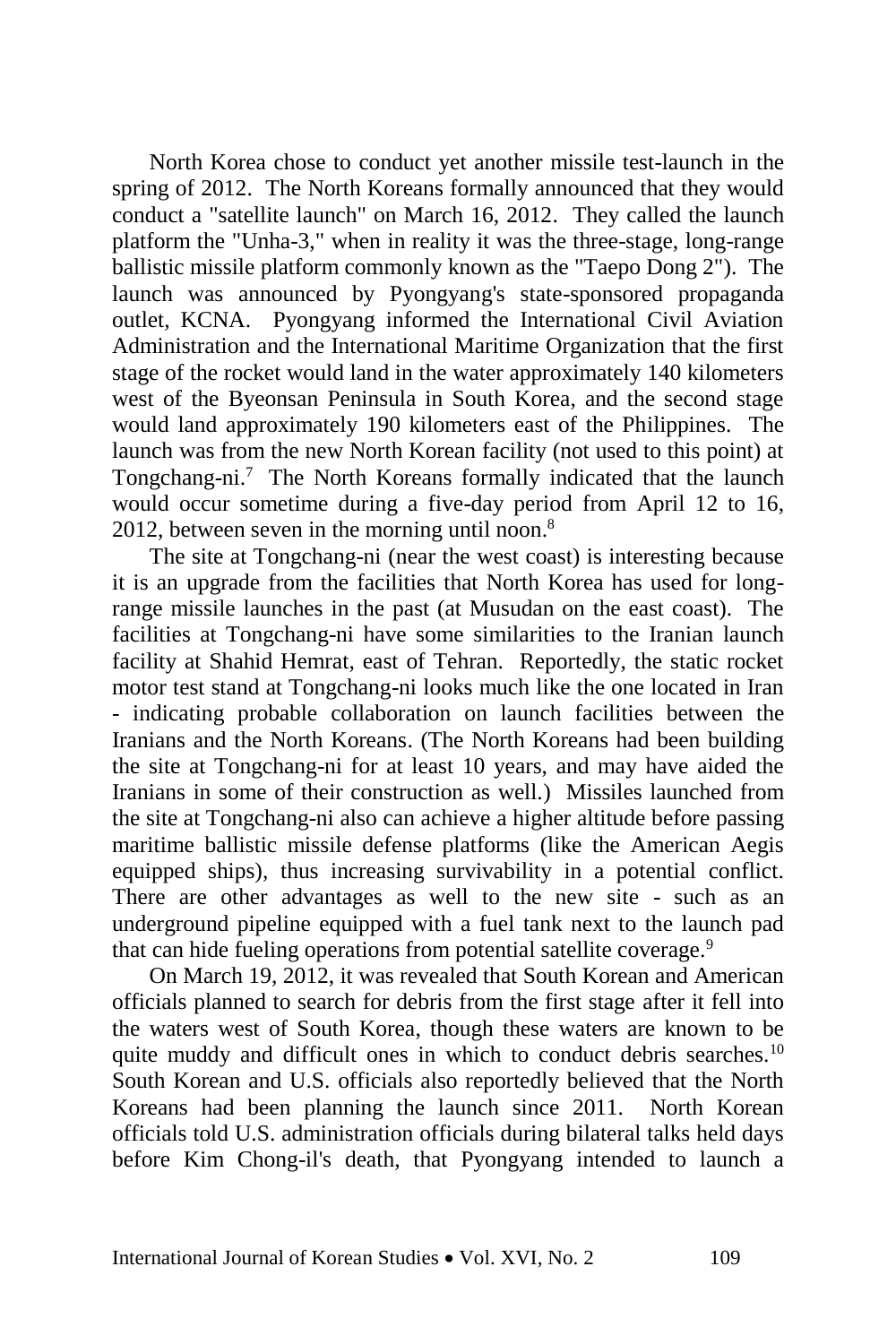satellite in commemoration of Kim Il-sung's 100th birthday. During the bilateral talks, U.S. Special Envoy Glyn Davies warned Kim Kye-gwan, the North Korean first vice foreign minister, that such a launch (which the U.S. and South Korea consider a missile test in reality) would violate bilateral agreements. Following this exchange, the North Koreans reached an agreement with the U.S. that involved U.S. food aid going to North Korea in exchange for a moratorium on missile launches and an opening of nuclear facilities for inspection (among other things). Despite this, several days after an agreement was reached and announced on February 29, 2012, the North Koreans announced the upcoming launch of a satellite, thus breaking the agreement and creating puzzlement in diplomatic circles on both sides of the Pacific.<sup>11</sup>

On March 21, 2012, aircraft flying between the Philippines and Japan were cautioned about the upcoming North Korean Taepo Dong 2 launch (called Unha-3 by the North Koreans). Routes going from the eastern coast of Mindanao in the Philippines to the Kyushu island chain and routes going north of Manila were affected. Seoul also announced that aircraft flights would be affected, specifically airline flights leaving Cheju Island bound for Beijing.<sup>12</sup> Of note, North Korea announced that the purpose of the upcoming missile launch (in reality a test of the Taepo Dong 2) was to launch a satellite called "Kwangmyongsong-3" into orbit. It also announced that the "satellite" would broadcast remote data in the UHF band and video in the X-band, according to the International Telecommunications Union.<sup>13</sup> In an apparent response to North Korea's intentions, South Korea announced efforts to deter Pyongyang's launch of the Taepo Dong 2. Government officials stated they would refer the effort to the UN Security Council if the launch went forward.<sup>14</sup> Japan also took action very quickly. The Japanese government made an announcement that they would mobilize both PAC-3 ballistic missile defense forces and deploy three Aegis equipped ships in reaction to the launch (falling debris from the missile was the key concern). If the launch were to go as planned, it would fly over Okinawa Prefecture.<sup>15</sup>

By March 26, 2012, North Korea had moved the missile by special train from the factory to the launch site at Tongchang-ni. According to a statement by Col. Lee Bung-woo of the South Korean JCS Office, "North Korea has transported the body of its long-range missile to Dongchang-ri and is making preparations inside a building for the blastoff." <sup>16</sup> The reactions of the international community were by this time starting to mount. A senior American official reportedly stated that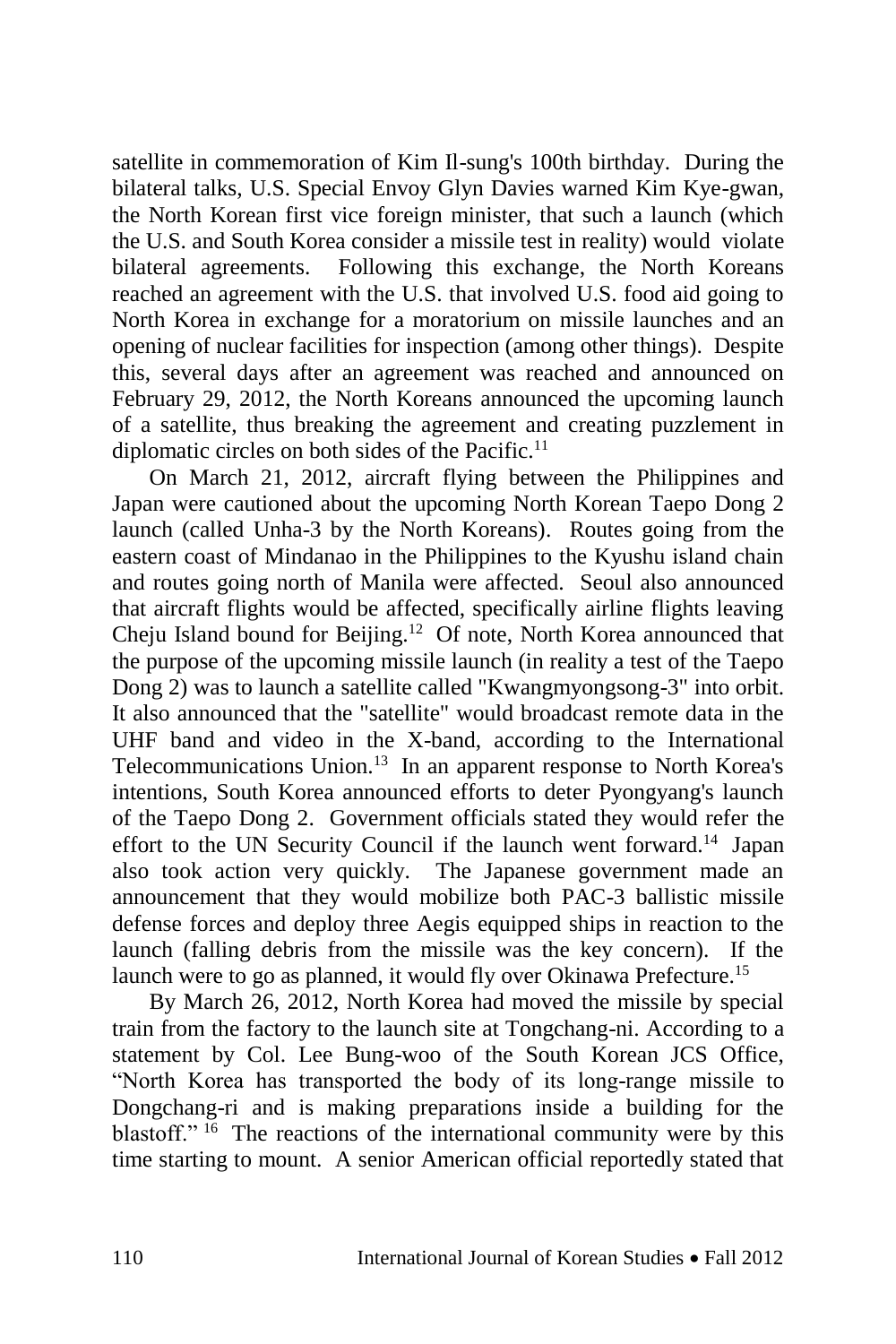debris from the rocket could cause casualties, raising concerns for both the South Koreans and the Japanese.<sup>17</sup> By March 29, the North Koreans had reportedly begun several key preparations. According to "38 North," a web site run by the US-Korea Center at the Johns Hopkins University School of Advanced International Studies (the report is based on imagery from Digital Globe Inc.), "The mobile launch pad is seen sitting on tracks next to the gantry tower. All the work platforms have been folded back and the crane on top is at a 45 degree angle relative to the pad, indicating that equipment is being loaded onto the gantry. On the pad and at the base of the gantry, are numerous small objects and several people. There is also a plate under the mobile launch stand to cover the entrance into the flame trench that is still in place and will be removed prior to launch. A crew appears to be cutting brush away from the concrete in the brown dirt area that extends from in front of the pad up the right side." The report further stated, in part, "At the two largest propellant storage buildings to the right of the launch pad, containing large tanks to supply the Unha-3's first stage, trucks can be seen delivering fuel and oxidizer to small tanks."<sup>18</sup>

By March 30, the North Koreans had begun assembly work on the first and second stage rocket for the long-range missile, according to South Korean officials. North Korea announced that the "Kwangmyongsong-3" satellite to be mounted on the top of the threestage missile would weigh 100 kilograms. In an unprecedented move, the North Koreans also announced that they would invite international observers to the launch. Both South Korea and the U.S. declined this invitation.<sup>19</sup> Also on March 30, the Obama administration announced that it had dropped plans to provide 240,000 metric tons of food aid to North Korea because of Pyongyang's plans to conduct a long-range missile launch, a direct violation of the February 29 agreement. President Obama stated that the launch could also lead to further economic sanctions against North Korea.<sup>20</sup> In a likely reaction to North Korean refusal to halt launch preparations, the U.S. dispatched a seabased X-Band radar to track North Korean operations.<sup>21</sup> The first of three Japanese Aegis-equipped destroyers left port on March 31, and PAC-3 ballistic missiles systems left their home bases bound for deployment in lieu of the North Korean missile launch on the same day.<sup>22</sup>

By April 1, a mobile radar trailer with a dish antenna (likely radar tracking equipment) was detected at the Tongchang-ni site. The radar tracking equipment was identified by using analysis from imagery on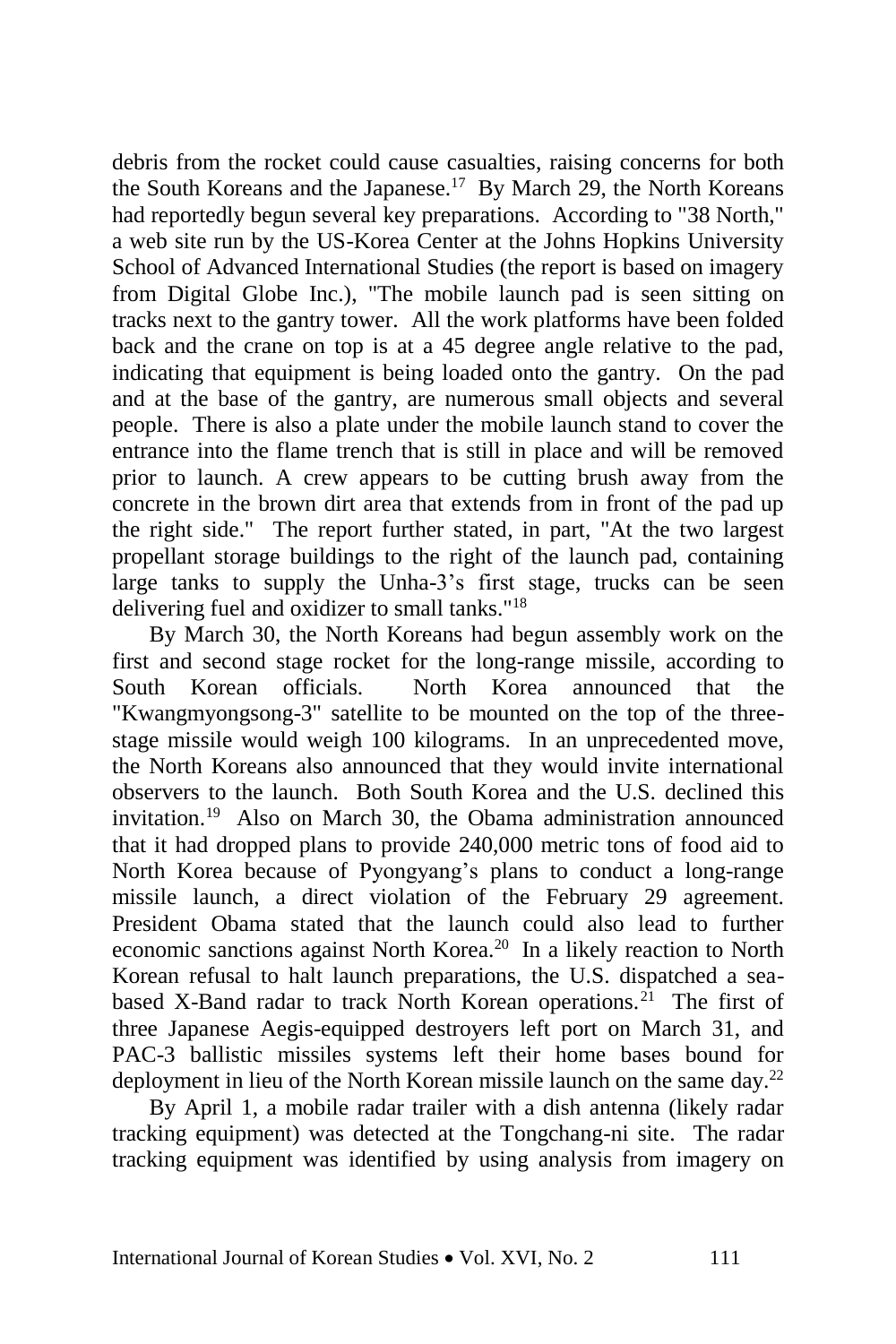March 28. The mobile trailer and its accompanying equipment was likely brought to the site in order to recover important telemetry data from the missile's engines and guidance system, and to ensure that it remained on the correct trajectory.<sup>23</sup> The technology North Korea has thus far used in attempting to perfect a three-stage missile appears to be rather primitive when compared to other nation-states who have already launched a similar platform. While there is some disagreement regarding the actual make-up of the missile, many analysts agree that the first stage (the bottom) appears to be a "cluster" of No Dong engines. This stage needs the most power as the missile is launched. The second stage appears to be made up of a Musudan missile (or key parts and the engine of a Musudan missile, which is the North Korean version of the old Soviet SSN-6). The third stage is unknown, though some analysts have said that it seems similar to the top stage of the Iranian Safir-2 platform, which was likely designed by the Iranians with a great deal of help from the North Koreans. The Taepo Dong 2 launched in 2012 was approximately 32 meters long, though some analysts have assessed it to be slightly longer or slightly shorter.<sup>24</sup>

By April 2, the Pentagon had activated its global missile defense shield in reaction to North Korea's imminent long-range missile launch. According to national security reporter Bill Gertz, "The measures include stepped-up electronic monitoring, deployment of missile interceptor ships, and activation of radar networks to areas near the Korean peninsula and western Pacific." Mr. Gertz also reported that, "Current U.S. missile defense systems include networks of radar and space tracking gear, including ground- and sea-based radar, Aegis ships, and long-range interceptor missiles based in Alaska and California. A total of 30 three-stage interceptors are deployed." He also commented in part, that, according to US officials, "the initial phases of the U.S. missile defense activation include stepped-up intelligence gathering by spy satellites and RC-135 Cobra Ball aircraft based at Kadena Air Base in Okinawa, Japan."<sup>25</sup> By April 4, the South Korean government had also confirmed that it intended to send at least two Aegis-equipped ships to the waters near the west coast and the south coast of the Korean Peninsula. By this time, South Korea, the United States, and Japan, had all dispatched Aegis-equipped ships to waters where they could track the missile, or possibly shoot it down, if necessary.<sup>26</sup>

On April 8, South Korean press sources confirmed that media from around the world had arrived in Pyongyang. North Korea's official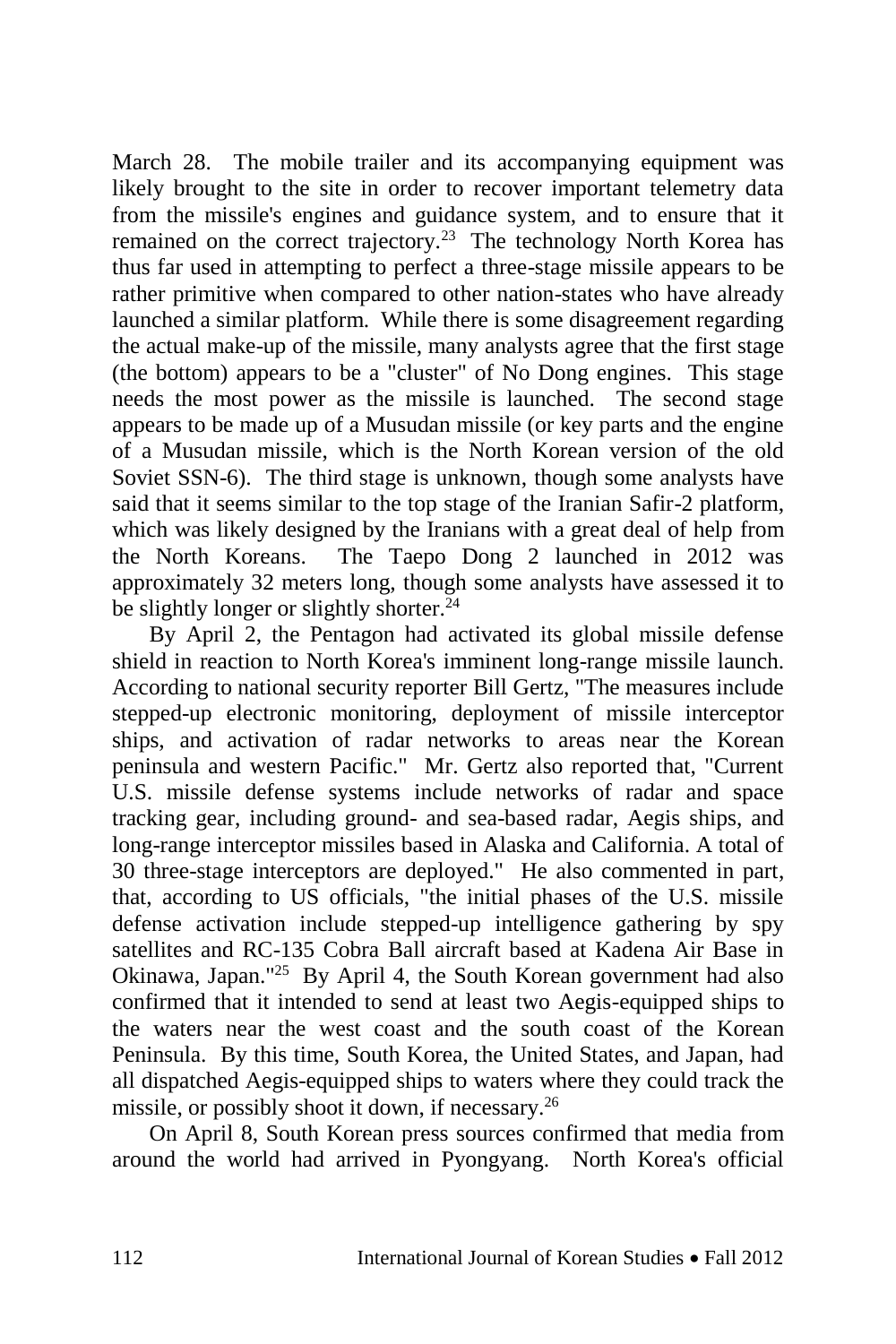propaganda agency (KCNA) stated that more than 20 media outlets had arrived in the isolated country, including the AP, CNN, Reuters, AFP, BBC, Kyodo News, and NHK.<sup>27</sup> On the same day, North Korea had moved all three stages of the missile into position on the launch pad, in full view of foreign news agencies.<sup>28</sup> Meanwhile, North Korea's announced plans for an imminent missile launch prompted several Asian airlines to adjust their routes further during the time the launch was scheduled. Philippine Airlines announced that about a dozen of its flights would fly routes away from the missile's flight path, as did two South Korean airlines. Japan Airlines and All Nippon Airways announced that they would alter flight paths on routes between Tokyo and Manila, and Singapore and Indonesia.<sup>29</sup> On April 10, Ryu Kum-chol, the deputy director of North Korea's space development department, announced that they were ready to complete the assembly of the missile by adding the satellite payload. He also announced that debris from the missile in its flight path posed "no danger to countries in the region."<sup>30</sup> On April 11, North Korean engineers were observed pumping fuel into the missile, which was mostly covered with a green tarp.<sup>31</sup>

According to press reports, days before North Korea actually conducted the test-launch of the Taepo Dong 2, a secret U.S. delegation made a one-day trip to Pyongyang. The trip was apparently undertaken to convince the North Koreans to cancel the test-launch of the long-range missile. When reporters asked about the last minute, secret trip, Glyn Davies, the American special envoy for North Korea policy, stated, "I don't have anything for you on that. I understand your need to ask those questions, but I can't help you."<sup>32</sup> According to a diplomatic source quoted in the press, Sydney Seiler, a member of the White House National Security Council staff, and Joseph DeTrani, the director of the National Counter-Proliferation Center, departed from Guam on April 7, aboard a U.S. Air Force 737, that carried them to Pyongyang.<sup>33</sup> If the purpose of the trip was to convince North Korea not to launch the missile, it was unsuccessful.

On April 13, the North Koreans conducted their fourth test of a longrange ballistic missile. The Taepo Dong 2 (called "Unha-3 by the North Koreans) was launched at 7:39 a.m., Korea time. The missile launch did not go well. The platform apparently exploded approximately two minutes after launch, and the missile broke into about 20 pieces, all of which fell into the ocean roughly about 165 kilometers southwest of Seoul. The cause of the failure may have been a fuel leakage or a flawed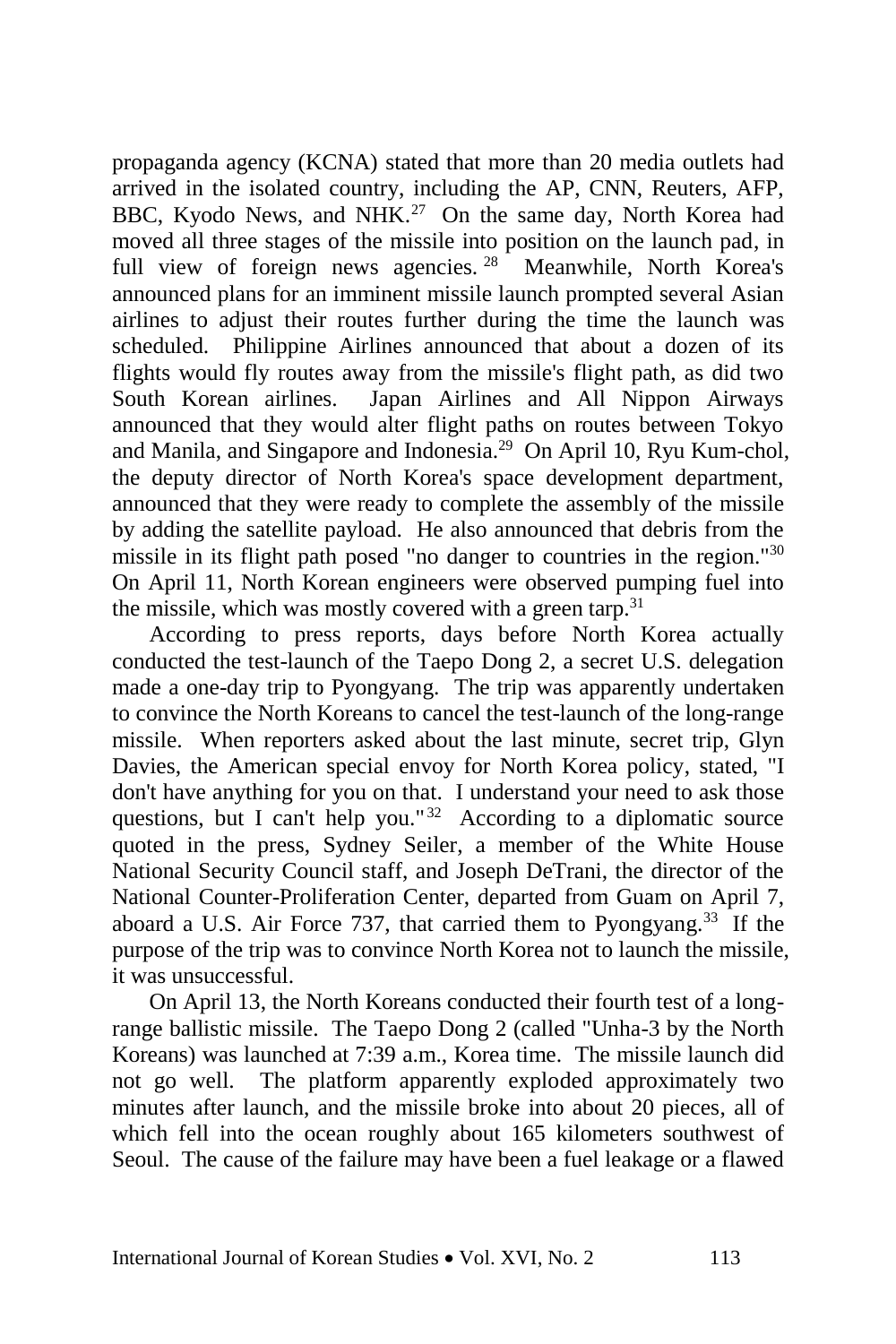engine in the first stage rocket. Some analysts believe the North Koreans may have intentionally aborted the flight because of a problem with the staging system. Other possibilities also exist. The missile launch may have failed because the first stage propellant failed to separate from the rest of the system. Most analysts agree that the failure was possibly a result of a flaw in the first stage of the missile. By April 17, South Korean ships searching for debris from the missile off the west coast of the Korean Peninsula were ready to shut down operations - with no debris reportedly found. Lt. Gen. Patrick J. O'Reilly, commanding Washington's ballistic missile defense program, remarked later that he saw little progress in North Korea's program. Meanwhile, another (apparently duplicate) missile remained near Tongchang-ni at an assembly plant. $34$ 

Immediately following North Korea's failed launch of the Taepo Dong 2, the UN Security Council condemned the action. According to U.S. Ambassador to the UN Susan Rice, "Members of the Security Council deplored this launch which is in violation of Security Council resolutions 1718 and 1874. Members of the Security Council agreed to continue consultations on an appropriate response in accordance with its responsibilities given the urgency of the matter.<sup>35</sup> The United States also immediately announced that it was nullifying its previous deal with North Korea to provide food aid in return for a moratorium on ballistic missile launches (in addition to other actions previously agreed to).<sup>36</sup> In response to the UN Security Council's condemnation, the North Korean foreign ministry defiantly issued a statement that said in part, "Firstly, we resolutely and totally reject the unreasonable behavior of the UNSC to violate the DPRK's legitimate right to launch satellites. . ." The North Korean statement also tersely dismissed the actions taken by the U.S., saying in part, "We have thus become able to take necessary retaliatory measures, free from the agreement. The U.S. will be held wholly accountable for all the ensuing consequences."<sup>37</sup>

According to Japanese press sources, the U.S. sought to gain more sanctions against Pyongyang as a result of the launch, and submitted a list to the UNSC of at least 17 North Korean entities (seeking asset freezes - though the list reportedly grew to 40 entities).<sup>38</sup> On May 3, the UNSC imposed sanctions on three North Korean state owned companies, Green Pine Conglomerate, Korea Heungjin Trading Company, and Amroggang Development Banking Corporation, a drastically shortened list at the insistence of China.<sup>39</sup> In my view, the sanctions, though much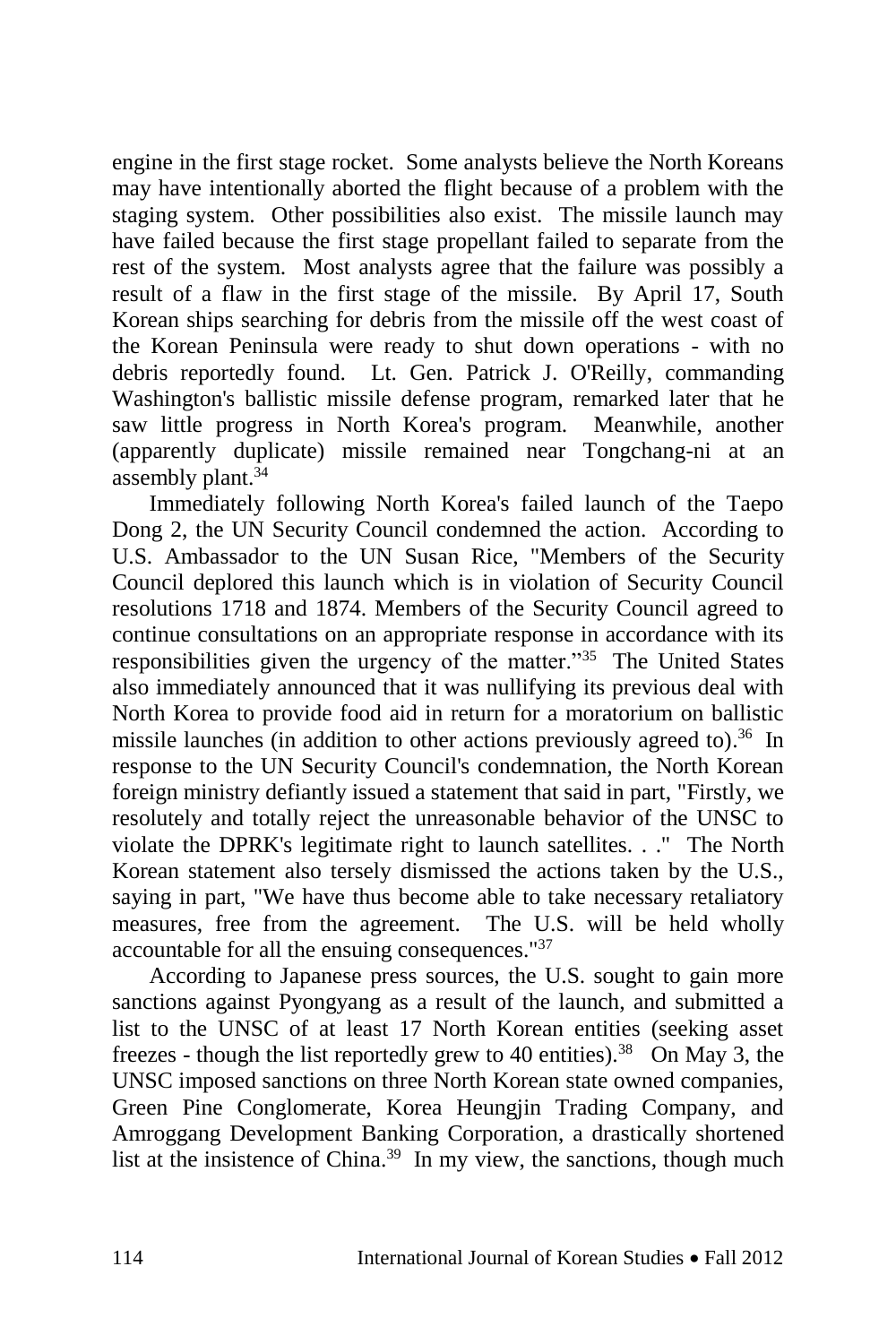less than Washington would have preferred, were an important international action, and added to sanctions the United States had imposed during 2010.

The results of North Korea's "satellite launch" on April 13, are important and should be addressed. First of all, it was not simply a "satellite launch" as claimed by the North Koreans. The technology for a three-stage ballistic missile or a platform for a satellite are exactly the same, only the payload is different (satellite or warhead). $40$  Thus the threatening and provocative nature of the event, and the negative international reaction, are understandable. Another important aspect of the launch was that it was the first to occur from the facility at Tongchang-ni, though this improved facility does not yet apparently give the North Koreans the ability to conduct a covert long-range missile launch, a key for warning U.S. ballistic missile defense systems. Other aspects of this launch, when compared to 1998, 2006, and 2009, is that North Korea invited the international press to attend the event, and openly admitted (publicly) that the launch was unsuccessful.

The political aspects and the context surrounding the launch are important as well. This launch showed that Kim Chong-il's policies, as planned before his death, were continued under his son, and the testlaunch is one of the very first examples that this would happen. According to former acting assistant secretary of state Evans Revere, the North Koreans informed him during July of 2011: "We have the sovereign right to launch a satellite and we will never give up that right no matter what." <sup>41</sup> This statement would seem to indicate that Pyongyang had begun plans to conduct a long-range missile launch at least as early as mid-year, 2011. There were other political aspects of this episode, dealing with the transition of power from father to son and the same policy being carried forward. As I said in a press piece March 26, 2012, ". . . there may still be some confusion within the 'new' government in North Korea with Kim Jong-un as its leader. Reportedly, during bilateral talks just days before Kim Jong-il's death, U.S. officials, when notified of plans for a test-launch, told the North Koreans that a ballistic missile launch (no matter what the "purpose") would violate U.N. Security Council Resolution 1874 and breach agreements. And yet the North Koreans went ahead with a new deal for inspections and a moratorium on ballistic missile testing ― and then announced the "satellite test launch" soon thereafter (showing either obvious confusion in the decision-making process or a sudden decision reversal). Perhaps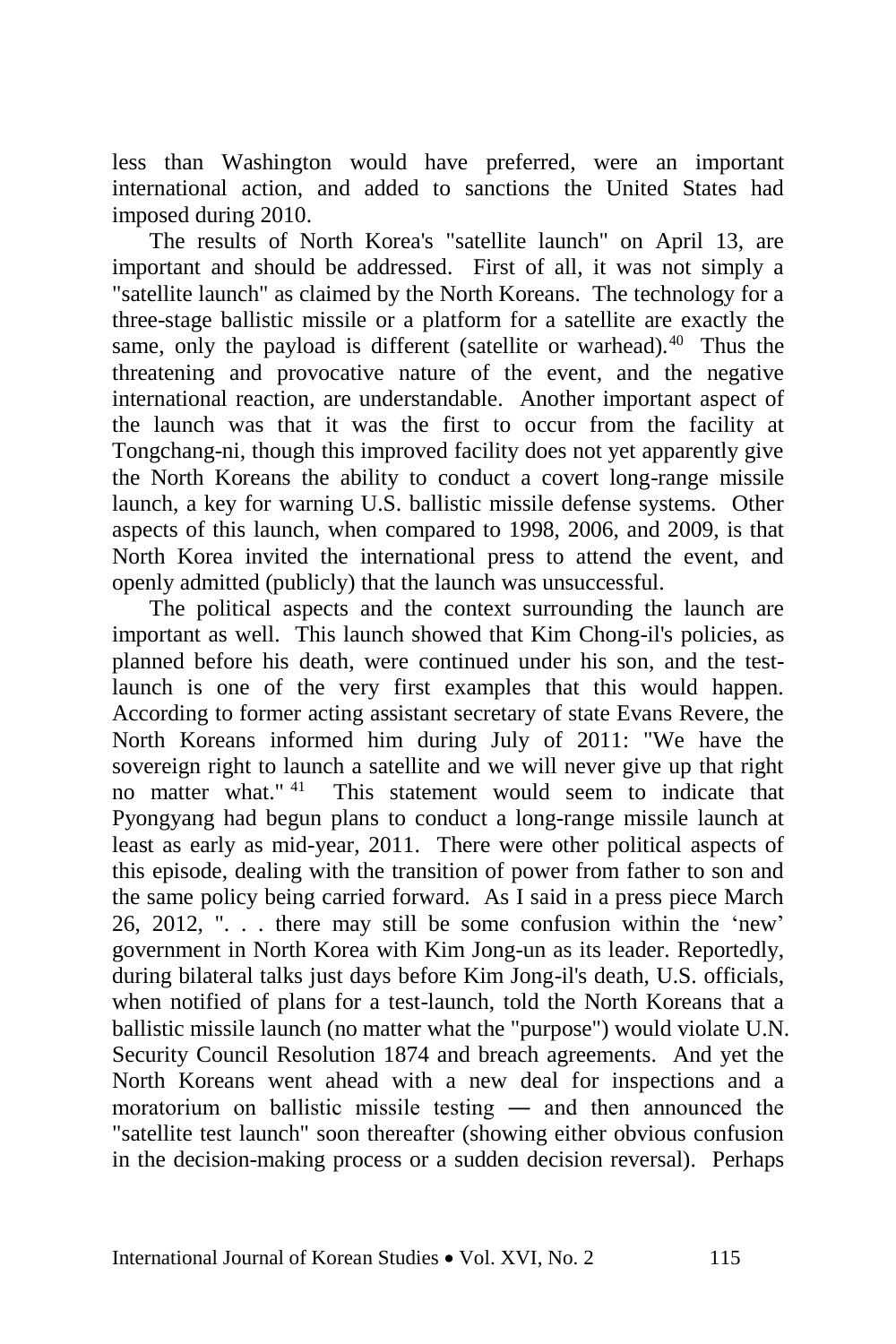the North Korean succession process is not proceeding as "smoothly" as many have assumed."<sup>42</sup> It seems reasonable to assume that while the launch would have occurred if Kim Chong-il were still alive (since it was a carry-over of his policy), the diplomatic confusion that ensued under his son's regime would not have occurred under the elder Kim.

The last - and perhaps most compelling - aspect of the test-launch conducted in April, 2012, is related to proliferation. According to press sources, a twelve-member Iranian delegation was sent to North Korea to observe the launch. The Iranians were engineers from the Shahid Hemat Industrial Group (SHIG) and arrived in North Korea to watch all the launch and pre-launch activities. The engineers reportedly were to exchange information regarding the high thrust engines and separation technology for a three-stage missile. In keeping with past exchanges between Iran and North Korea, Tehran is said to have helped to fund the launch in exchange for valuable data that could be used for their own programs. SHIG is in charge of Iran's Shahab-3 program (among others), which is Iran's version of the North Korean-built No Dong. It has long been sanctioned by the United States.<sup>43</sup> A future successful launch of the Taepo Dong missile system will mean hundreds of millions of dollars (or more) in sales for North Korea from Iran. But even before that happens, the sale of development technology between Pyongyang and Tehran continues to be mutually beneficial for both nations.

North Korea's missile programs have all been successful - and have been widely deployed and proliferated, with the exception of their longrange missile program (the Taepo Dong series). North Korea is apparently developing yet another long-range missile, this one perhaps capable of being deployed and launched from a mobile transportererector-launcher (TEL). In December of 2011, national security reporter Bill Gertz broke the story that North Korea was developing a new ICBM, this one perhaps a variant of the already developed, deployed, tested, and proliferated Musudan missile (which has a range of 4,000 kilometers). Then-Secretary of Defense Bill Gates may have first spoken of this when he said in a speech in June of 2011 in Singapore, "With the continued development of long-range missiles and potentially a road-mobile intercontinental ballistic missile and their continuing development of nuclear weapons … [North Korea](http://www.washingtontimes.com/topics/north-korea/) is in the process of becoming a direct threat to the United States<sup>"44</sup>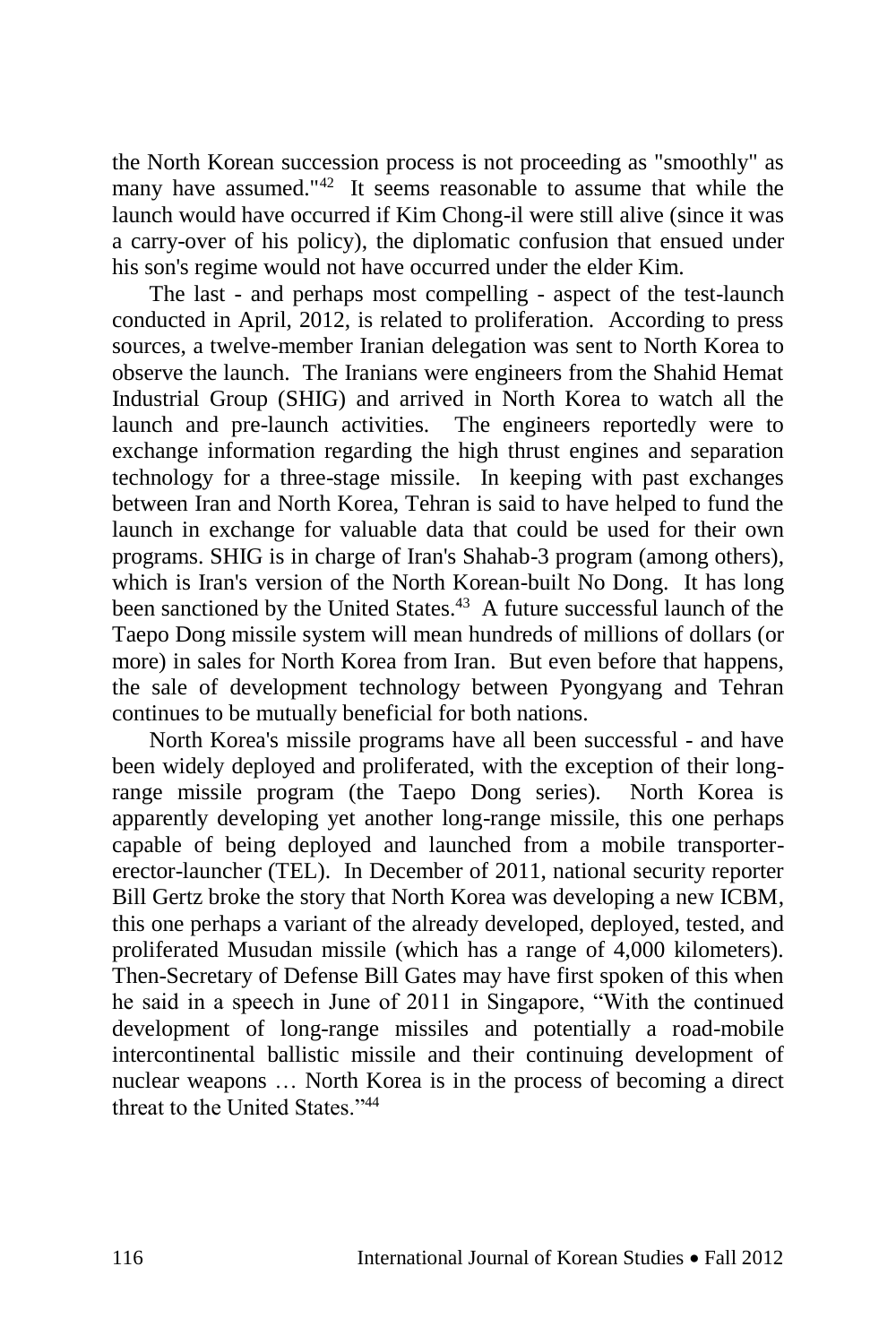The missile described above was apparently the model put on display in a parade in Pyongyang in April, 2012. While many analysts said that the missile appeared to be a "mock-up," North Korea has never displayed missiles in parades that were not either in development or already deployed. The missile is rumored to have boosters that would give it a maximum range of 6,200 miles - which means it could hit the continental United States - and appears to be longer than the Musudan missile that it may have originally been modeled on. But arguments remain about whether the missile displayed was, in actuality, a medium range ballistic missile (MRBM) like the Musudan, or, in fact, an ICBM. Of interest, the TEL that the missile was displayed on appeared to be of Chinese design, which would put Beijing in violation of UNSC-imposed sanctions. The 16-wheel TEL appears to have been of a design consistent with the one produced by the 9th Academy of China Aerospace Science and Industry Corporation. A Chinese firm (suspected to be Hubei Sanjiang) may have sold the designs or the chassis for the vehicle to the North Koreans, "not realizing" it was a dual-use technology. The Chinese government denied allegations that it had violated UN sanctions. According to press reports, a Chinese firm sold eight of the vehicles to North Korea. The vehicles are equipped with U.S.-manufactured diesel engines and have Germanmade transmissions. American officials have reportedly voiced their concerns to Chinese officials about the unconfirmed proliferation.<sup>45</sup> In Congressional testimony, Defense Secretary Leon Panetta commented on Chinese assistance to North Korea's missile program, stating in part, "I'm sure there's been some help coming from China. I don't know, you know, the exact extent of that," further commenting, "But clearly there's been assistance along those lines," and declining to give more details because of "the sensitivity of that information."

# **Answering the North Korean Missile Threat: What Moves Should Seoul Make?**

The unsuccessful long-range missile test, and the display of what may (or may not) be an ICBM that can be launched from a TEL caused a great deal of public discussion regarding South Korea's ability to protect itself from a ballistic missile attack. But there had already been important developments in the works before these North Korean actions occurred. The United States and South Korea signed an agreement to engage in bi-lateral cooperation of Seoul's developing Ballistic Missile Defense system (BMD) in 2011. But, despite this, and perhaps for very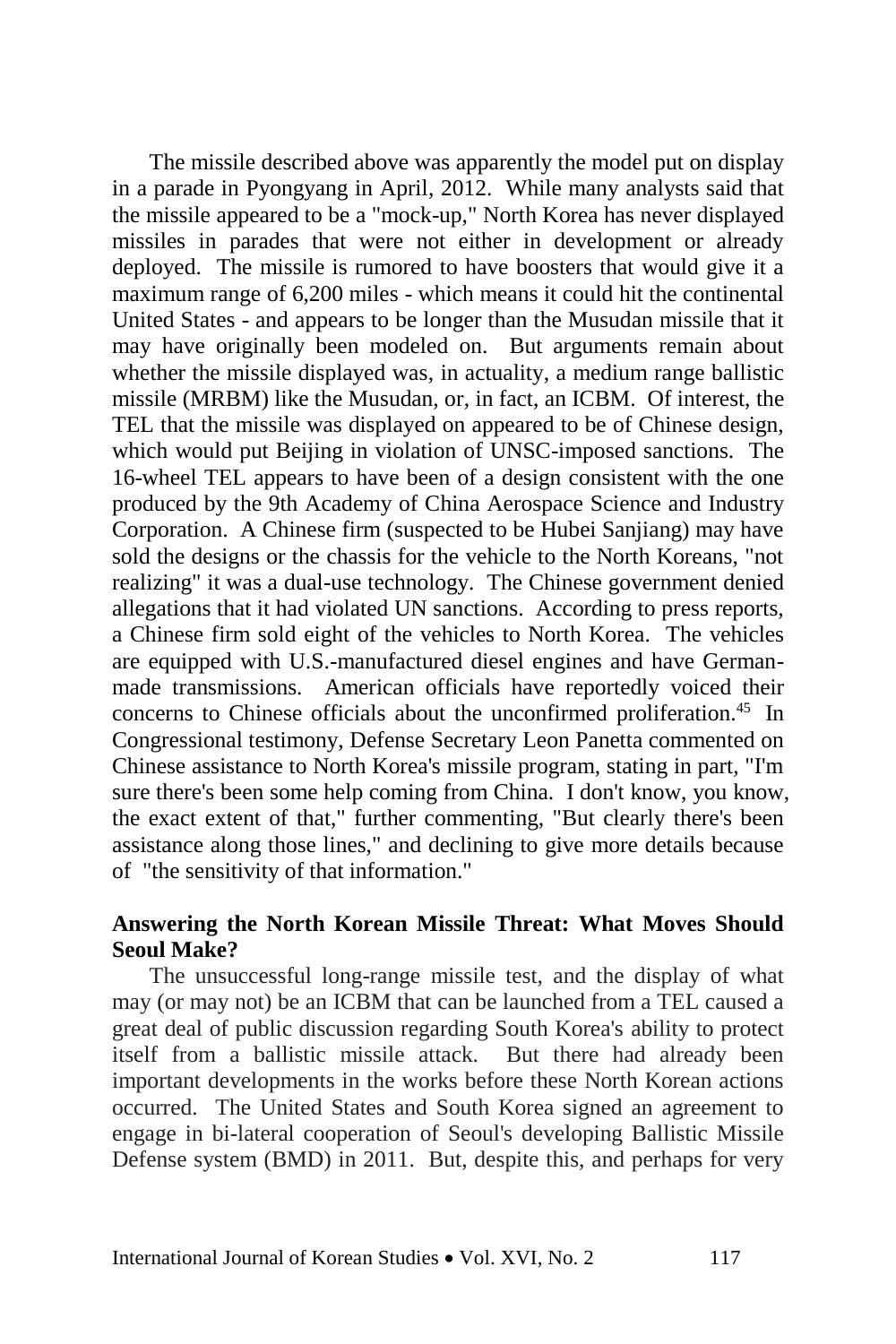sensitive political reasons, South Korea continues to oppose joining the U.S. - led global missile defense system, as other nations have done. Many of the systems and updates that the South Koreans plan to initiate are also inferior in both technology and numbers to their Japanese neighbor. Japan has already initiated plans for advanced Patriot BMD systems near key bases and population centers all over the country. In addition, Japan will be equipping all six of its Aegis-equipped destroyers with more advanced SM-3 missile interceptor systems. The two BMD systems are designed to go after incoming missiles at different levels and altitudes (PAC-3 and SM-3). Of utmost importance, Japan has also joined in the U.S. - led global missile defense system.<sup>46</sup> South Korean policy makers would be wise to consider the Japanese example, because North Korea presents far more of a missile threat to South Korea than to Japan. As already discussed, North Korea can literally threaten every inch of the South Korean landmass with its ballistic missiles.

An alternative to an upgraded indigenous BMD - or to joining the U.S.-led BMD system currently in place - is for South Korea to increase the range of missiles that can strike targets deep in North Korea. Doing this, South Korea would be able to ensure it struck targets deep in North Korea if Pyongyang attacked using SCUDs and other missiles. In fact, this is a plan that has been put forward by the government in Seoul and embraced by some think tanks in South Korea. Government officials and others in South Korea have stated that a range of 800 kilometers is needed for South Korean missiles to meet the North Korean threat. Currently, under an agreement signed in 1979 and revised in 2001 with the United States, South Korea is limited to a range of 300 kilometers for its ballistic missiles.<sup>47</sup> Unfortunately, this plan will still not protect South Korea's military bases and population centers from a North Korean ballistic missile attack, though there have been reports that the United States and South Korea may be close to resolving this problem.<sup>48</sup> In fact, even if this plan is adopted - and South Korea does not acquire its own advanced BMD systems capable of shooting down DPRK missiles or join the U.S.-led BMD system, the potential for hundreds of thousands of casualties in Seoul and other major cities will continue to exist. Currently the only advanced PAC-3 systems on the Korean Peninsula protect U.S. bases.<sup>49</sup> The best answer to the North Korean ballistic missile threat for South Korea is to acquire advanced PAC-3 BMD systems to protect its bases and cities, and SM-3 BMD systems for its Aegis-equipped ships.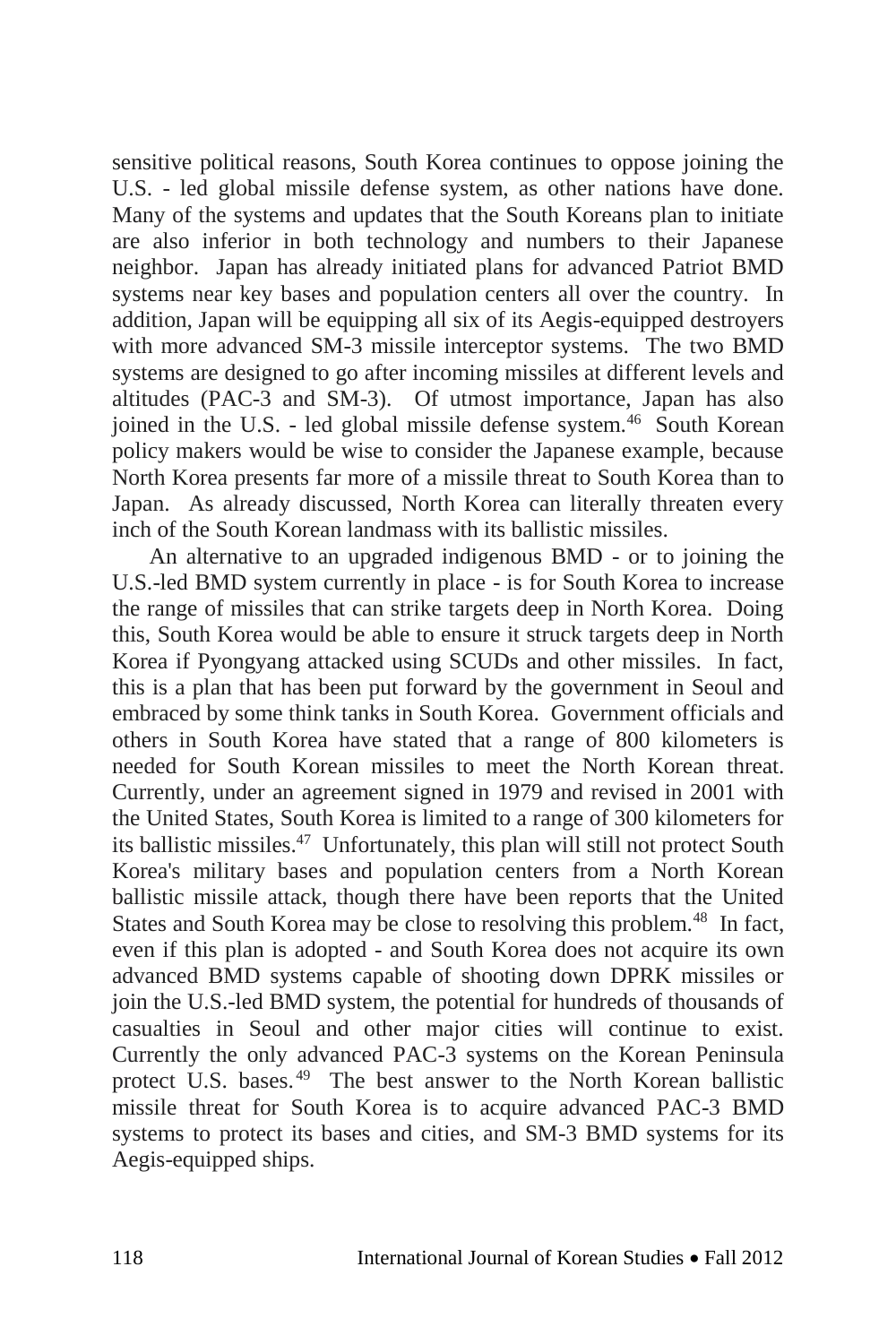#### **North Korean Advances in Cyber and Electronic Warfare**

 While not commonly thought of as an "asymmetric capability," cyber warfare is something that the North Koreans have now apparently adopted. In 2011, the North Koreans were behind massive cyber attacks that targeted dozens of South Korean government agencies and military entities. The attacks were so effective that the South Korean government was actually compelled to chart out a national cyber security strategy. The effort will reportedly be led by South Korea's most prominent intelligence organization, the National Intelligence Service.<sup>50</sup> According to press reports, the South Korean Ministry of National Defense is also considering doubling the number of personnel in its Cyber Command, to 1,000 people and putting the command under a two-star general.<sup>51</sup> North Korea has also been pinpointed as being responsible for the jamming of GPS systems, both military and civilian, in South Korea in 2011 (North Korea has also reportedly offered its GPS jammer system up for sale to nations in the Middle East.)<sup>52</sup>

During 2012, North Korea once again stepped up its GPS jamming operations against targets in South Korea. Beginning as early as April 30, Pyongyang began jamming GPS systems in operations that were reportedly conducted from near the border. By May 3, the jammers had interfered with at least 250 civilian aircraft flights. The North Koreans reportedly purchased the GPS jamming equipment from the Russians, and the systems are said to be effective to a range of  $150$  miles.<sup>53</sup> By May 4, North Korean GPS jamming systems had also interfered with the navigation systems of at least 120 ships, including South Korean coast guard craft, fishing boats, and passenger vessels. Unclassified order of battle indicates North Korea has an electronic warfare (EW) regiment in Pyongyang and several battalions with the same mission near the DMZ. North Korea may have as many as 5,000 personnel engaged in EW operations. According to Lee Sang-wook of South Korea's Electronics and Telecommunications Research Institute, the interference caused by North Korea during the spring of 2012 was more advanced and large scale than the 2011 operations.<sup>54</sup> By May 10, at least 687 aircraft had been affected by the GPS jamming systems, including aircraft from several foreign countries transiting into South Korea. Typically, civilian aircraft simply switched to alternate navigation systems when the jamming occurred. Civilian aircraft were likely targeted because they used equipment that was easily targeted. Military navigation systems are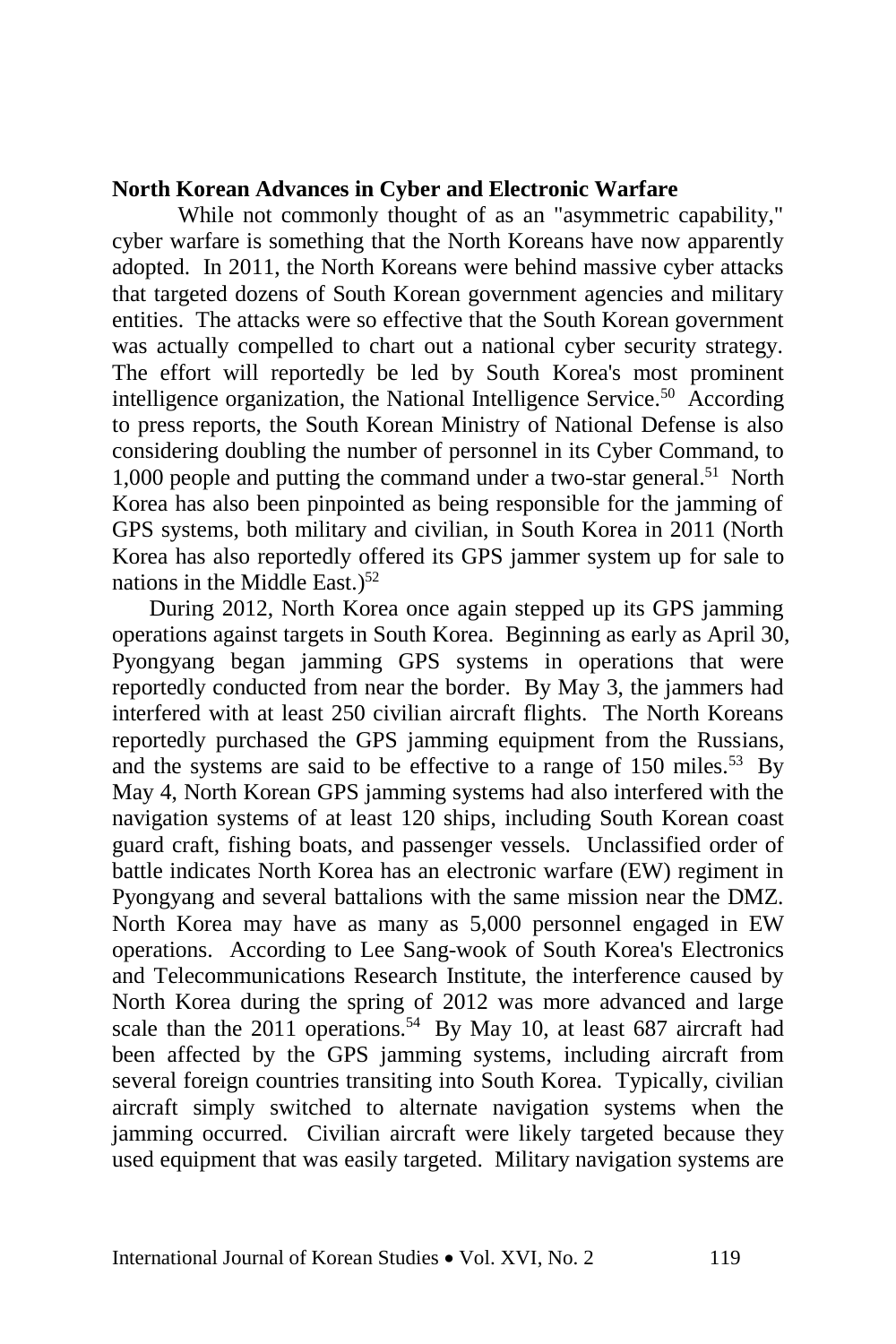far more difficult to jam, though the disruption of civilian aircraft and ships can have a profound impact on both commerce, and, in wartime, support to military operations.<sup>55</sup>

North Korea apparently ceased its GPS jamming operations against the South around May 14. While the jamming operations did not affect military operations and no casualties or damage was reported, it did have an impact on both civilian flight patterns in and around Seoul, and, to a greater extent, on maritime civilian craft. This was particularly true for craft operating near the west coast, which are more reliant on GPS systems for navigation. South Korea at the time was essentially unable to do anything to stop the electronic warfare attacks on GPS navigational systems operating in its territory except to file an official protest with the International Civil Aviation Organization. <sup>56</sup> Operations in 2012 prove that military cyber and EW operations are likely to continue under Kim Chong-un just as they did under his father. North Korea's electronic warfare and cyber warfare capabilities have the potential to present a significant threat during a conflict with South Korea. As ROK Navy Captain Duk-ki Kim states when describing a likely scenario of attack during a large-scale North-South conflict, "It is expected that the North Korean regime will first conduct a simultaneous and multifarious cyber offensive on the Republic of Korea's society and basic infrastructure, government agencies, and major military command centers while at the same time suppressing the ROK government and its domestic allies and supporters with nuclear weapons. If the North succeeds in developing and deploying its EMP weapons, it will be able to paralyze electronic functions as well."<sup>57</sup>

## **Conclusions**

Events that occurred in the first six months of 2012 show that the Kim family dynasty will continue with the same scope and focus that dominated the Kim Chong-il regime. Just months after his death, Kim's son oversaw a nation that again chose to conduct the provocative test of a long-range ballistic missile. Soon thereafter, the North Korean military paraded yet another missile in an event in Pyongyang that showed Pyongyang continues to push for advances in its long-range missile systems. Indeed, the active attacks on South Korean GPS systems in April and May of 2012 prove that Pyongyang will not hesitate to engage in provocations designed to weaken its neighbor to the South, and create problems that will potentially affect both international commerce and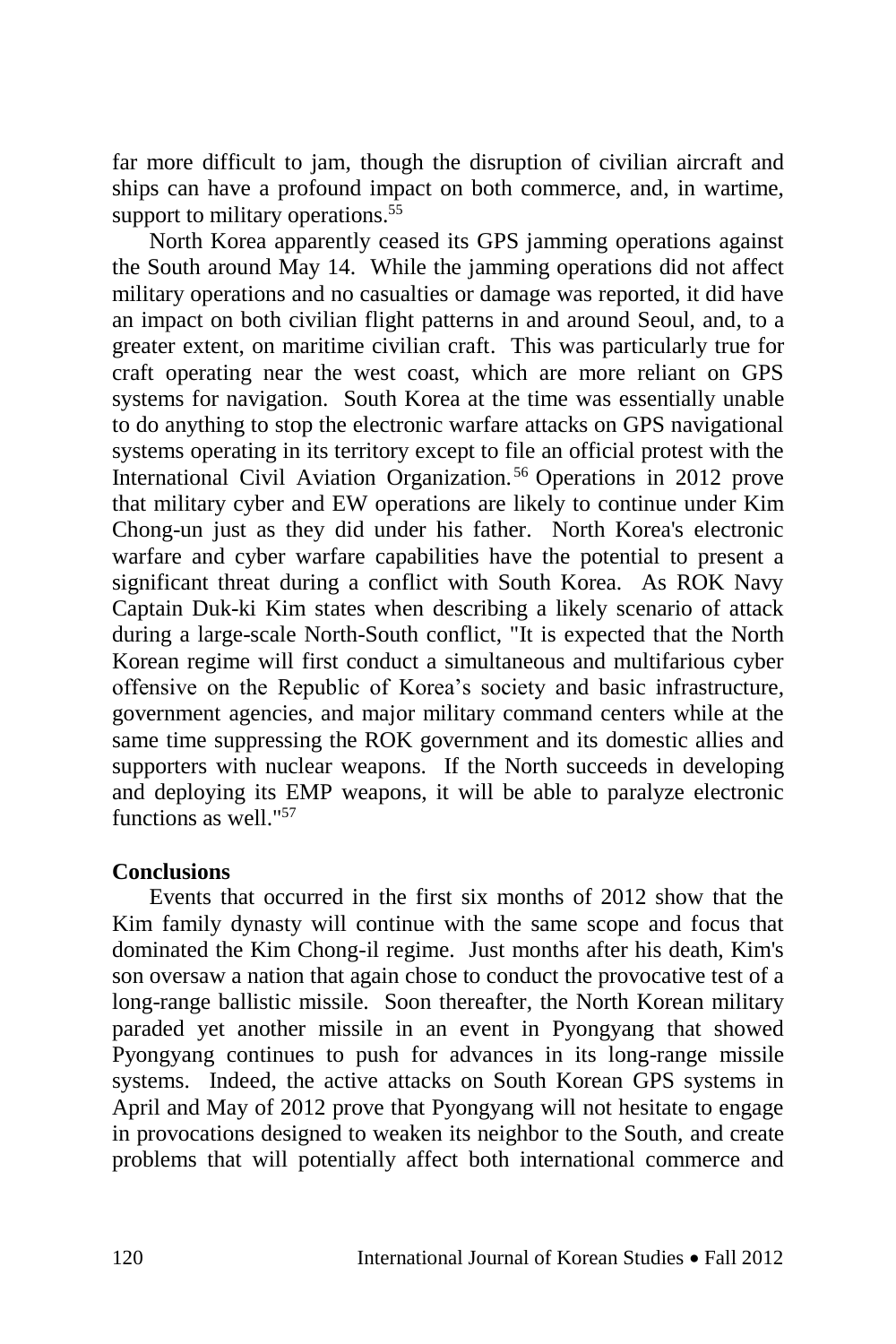military operations. As Kim Chong-un and those who surround him work to consolidate the power and prestige of the new government, these events indicate that the goals of the North Korean regime continue to maintain an atmosphere of hostility and fear on the Korean Peninsula. Those who plan for the national defense of the ROK-US alliance would be well advised to keep this in mind.

**Notes:**

 $\overline{\phantom{a}}$ 

<sup>2</sup> The views expressed in this paper are those of the author and do not necessarily reflect the official policy or position of Angelo State University.

<sup>3</sup> See: Joseph S. Bermudez Jr., "A History of Ballistic Missile Development in the DPRK: CNS Occasional Paper #2," *Center for Non-Proliferation Studies, The Monterey Institute*, 1999, URL: http://cns.miis.edu/pubs/opapers/op2/

index.htm. "Syria Improves Its SCUD D Missile With Help From North Korea," *Geostrategy-Direct*, February 22, 2006, URL: http://www.geostrategydirect.com/geostrategy%2Ddirect/. Kim Min-seok and Brian Lee, "Pyongyang Reportedly Tests New Scud," *Joongang Ilbo*, July 19, 2006, URL: http://joongangdaily.joins.com/200607/18/200607182138351479900090309031. html.

<sup>4</sup> See: "North Korea's Nuclear-Capable Missiles," *The Risk Report,* Volume 2 Number 6 (November-December 1996), URL: http://www.wisconsinproject.org/ countries/nkorea/nukemiss.html

<sup>5</sup> The first test of long-range "intercontinental" ballistic missiles occurred in 1998, when the Taepo Dong I failed to enter its third stage, while the second long-range ballistic missile test ocurred in 2006, when the Taepo Dong II blew apart and fell into the sea while attempting to go from its first to its second stage. For information, context and details regarding these two launches, "U.S. Officials: North Korea Tests Long-Range Missile, CNN.Com, July 5, 2006, URL: http://www.cnn.com/2006/WORLD/asiapcf/07/04/korea.missile/. The 2009 Taepo Dong II launch was also less than successful; for details about the 2009 launch, See: "North Korea's Missile Flew 500 Miles Farther Than it was Expected," *Pravda*, April 13, 2009, URL: http://english.pravda.ru/world/asia/13- 04-2009/107390-North\_Korea\_missile-0 N. Korea Rocket 'Flew Farther Than Previously Thought," *Chosun Ilbo*, April 13 2009, URL: http://english.chosun.com/w21data/html/news/200904/200904130006.html. Julian E. Barnes and Greg Miller, "North Korea Shows Progress in Mastering

<sup>&</sup>lt;sup>1</sup> This article contains information that will be published in the author's new book, whose working title is: "The Last Days of Kim Chong-il: The North Korean Threat in a Changing Era." It is scheduled for publication in April of 2013.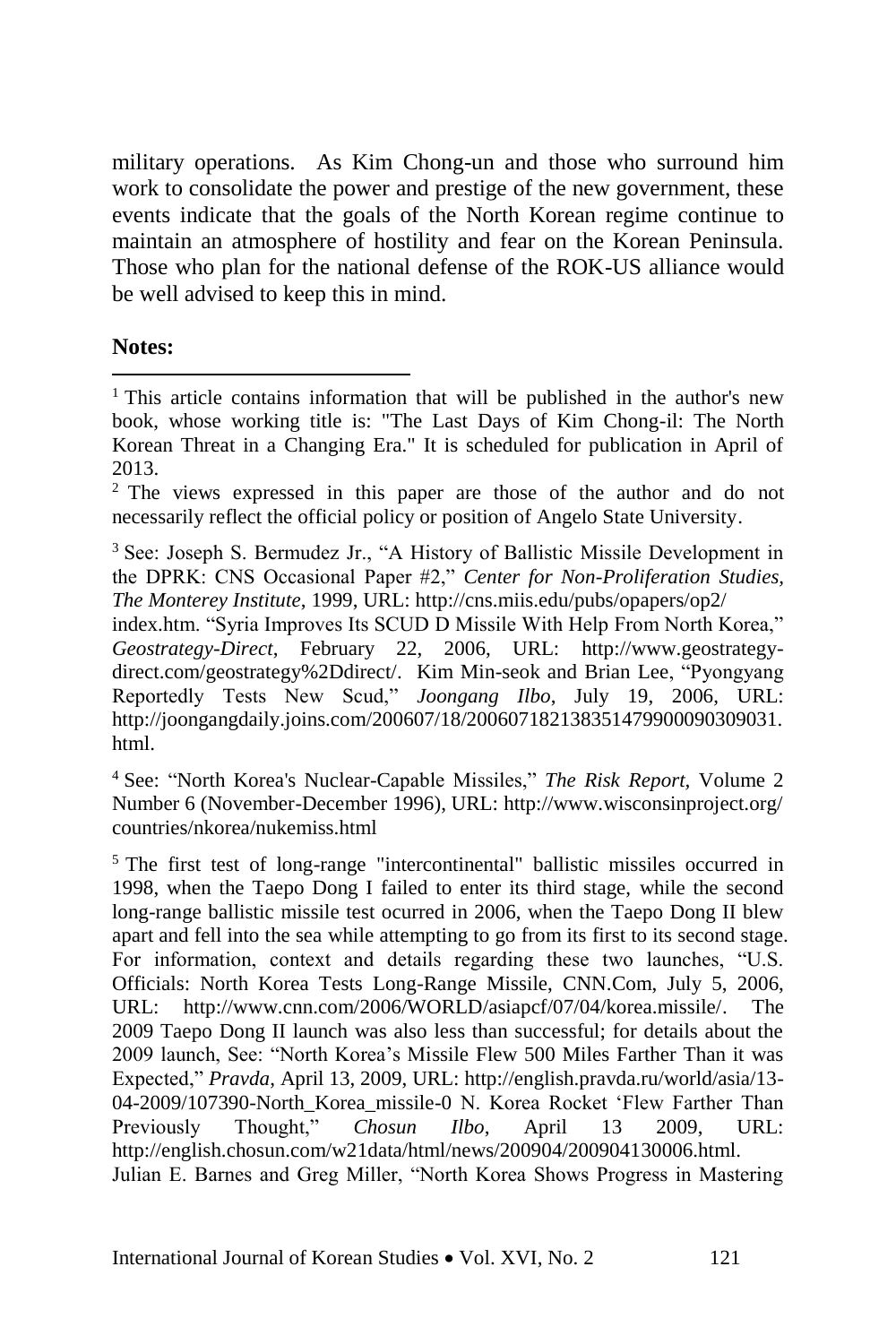Missile Technology," *Los Angeles Times*, April 6, 2009, URL: http://www.latimes.com/news/nationworld/world/la-fg-north-korea-missile6- 2009apr06,0,4471509.story.

<sup>6</sup> For an interesting discussion of how some thought there might be change under Kim Chong-un, Lucy Williamson, "Will North Korea Change Under Kim Jong-un?" *BBC*, January 18, 2012, URL: http://www.bbc.co.uk/news/ world-asia-16607156.

<sup>7</sup> See: "N. Korea Tells Int'l Agency of Rocket Launch Plan," *Chosun Ilbo*, March 19, 2012, URL: http://english.chosun.com/site/data/html\_dir/2012/03/19/ 2012031900617.html. Song Sang-ho, "N.K. Says Will Launch 'Satellite' in Mid-April," *Korea Herald*, March 16, 2012, URL: http://www.koreaherald.com/national/Detail.jsp?news.MLId=20120316001167. "DPRK Announces Another 'Satellite' Launch," *NK News*, March 16, 2012, URL: http://www.nknews.org/2012/03/dprk-announces-another-satellite-launch/.

8 "Exclusive: North Korea's Expected Rocket Trajectory," *North Korea Tech*, March 21, 2012, URL: http://www.northkoreatech.org/2012/03/21/exclusivenorth-koreas-expected-rocket-trajectory/

<sup>9</sup> For details regarding the launch site and similarities to Iran's facilities, Kim Hee-jin and Lee Hyun-taek, "North's Rocket Launch Site Said to be Similar to Iran's," *Joongang Ilbo*, March 20, 2012, URL: http://koreajoongangdaily. joinsmsn.com/news/article/article.aspx?aid=2950149

<sup>10</sup> "S. Korea, US to Recover Debris of NK Rocket," *KBS News*, March 19, 2012, URL: http://rki.kbs.co.kr/english/news/news\_Po\_detail.htm?No=89001&id=Po

<sup>11</sup> For details regarding North Korea's missile launch plans and the puzzling agreement with the United States that was broken just days later, "N. Korean Rocket Launch 'Long and Carefully Planned'," *Chosun Ilbo*, March 22, 2012, URL: http://english.chosun.com/site/data/html\_dir/2012/03/22/2012032 201436.html. Kim Yoon-mi, "N.K. Told U.S. About Satellite Plan Last Year," *Korea Herald*, March 21, 2012, URL: http://www.koreaherald.com/national/ Detail.jsp?newsMLId=20120321000992.

<sup>12</sup> See: "Air Traffic Warned of Rocket Drop Zone," *North Korea Tech*, March 21, 2012, URL: http://www.northkoreatech.org/2012/03/22/air-traffic-warned-ofrocket-drop-zone/. "Seoul Diverts Flight Paths Due to N.Korea's Rocket Plan," *Chosun Ilbo*, March 21, 2012, URL: http://english.chosun.com/site/data/ html\_dir/2012/03/21/2012032100648.html.

<sup>13</sup> "Exclusive: DPRK Satellite to Send Data, Video," *North Korea Tech*, March 20, 2012, URL: http://www.northkoreatech.org/2012/03/20/itu-confirms-dprksatellite-launch-plans/

 $\overline{\phantom{a}}$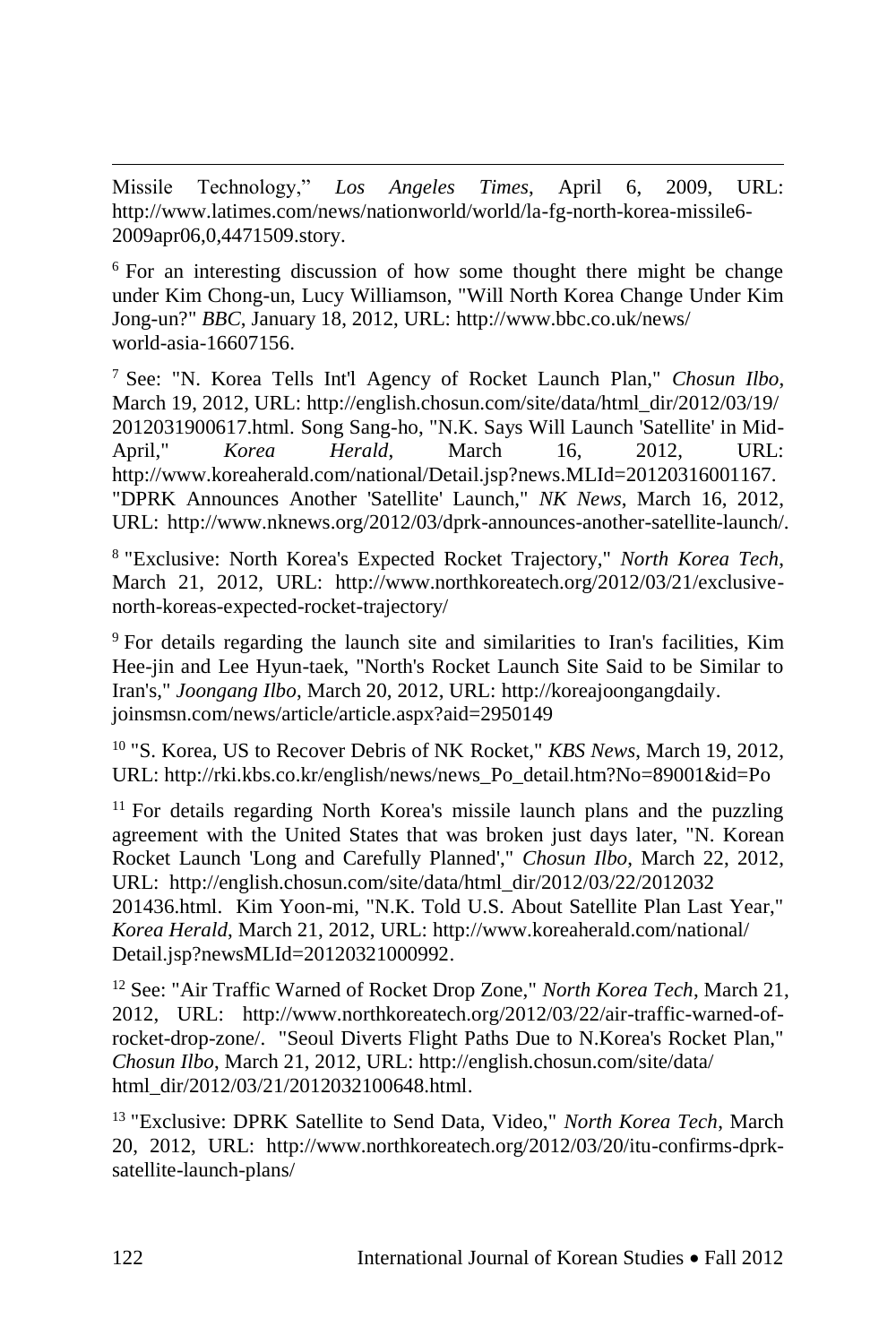<sup>14</sup> "S.Korea to Refer NK Missile Launch to UN Security Council," *Donga Ilbo*, March 21, 2012, URL: http://english.donga.com/srv/service.php3?biid=201203 2160438

 $\overline{\phantom{a}}$ 

<sup>15</sup> "Japan to Deploy 3 Aegis Ships to Intercept Falling N. Korean Rocket," *Kyodo News*, March 24, 2012, URL: http://english.kyodonews.jp/news/2012/ 03/148631.html

<sup>16</sup> Choe Sang-hun, "North Korea Moves Rocket to Launching Pad," *New York Times*, March 25, 2012, URL: http://www.nytimes.com/2012/03/26/world/asia/ north-korea-moves-rocket-to-launching-pad.html

<sup>17</sup> Matthew Pennington "US: Debris from NKorea Rocket Risks Casualties," *Associated Press*, March 29, 2012, URL: http://globalnation.inquirer.net/30911/ us-debris-from-north-korea-rocket-risks-casualties

<sup>18</sup> "North Korea Begins Launch Pad Preparations for April Rocket Launch: A 38 North Exclusive," *38 North*, March 29, 2012, URL: http://38north.org/2012/03/ tongchang0329/

<sup>19</sup> Park Byung-soo, "North Korea's Rocket Launch Plans Moving Forward," *Hankyoreh Ilbo*, March 30, 2012, URL: http://english.hani.co.kr/arti/english\_ edition/e\_northkorea/526036.html

<sup>20</sup> See: Paul Richter, "No Free Launch, Obama Tells North Korea," *Los Angeles Times*, March 30, 2012, URL: http://latimesblogs.latimes.com/world\_now/2012/ 03/obama-to-.html. "N. Korea: US Breaking Deal Over Rocket," *Voice of America*, March 31, 2012, URL: http://voznews.com/edition/n-korea-usbreaking-nuclear-deal-over-rocket-general-news.

<sup>21</sup> "US Dispatches Advanced Radar Ahead of NK Rocket Launch," *KBS News*, March 31, 2012, URL: http://rki.kbs.co.kr/english/news/news\_In\_detail.htm? No=89291&id=In

<sup>22</sup> "Destroyers, Missiles Leave for Okinawa Ahead of N. Korean Launch," *Asahi Shimbun*, **March** 31, 2012, URL: http://ajw.asahi.com/article/behind\_news/politics/AJ201203310027

 $23$  For details regarding the progress made on the North Korean missile launch preparations by April 1, 2012, "New Evidence on Advanced Preparations for DPRK Rocket Launch: 38 North Exclusive," *38 North*, April 1, 2012, URL: http://38north.org/2012/04/tongchang0401/.

 $24$  For details and analysis regarding the three stages of the Taepo Dong 2, its "genesis," and the technology associated with it, Mike Wall, "North Korea's Rocket Technology Explained: An Observer's Guide," *Space.com*, April 2, 2012, URL: http://www.space.com/15130-north-korea-rocket-missiletechnol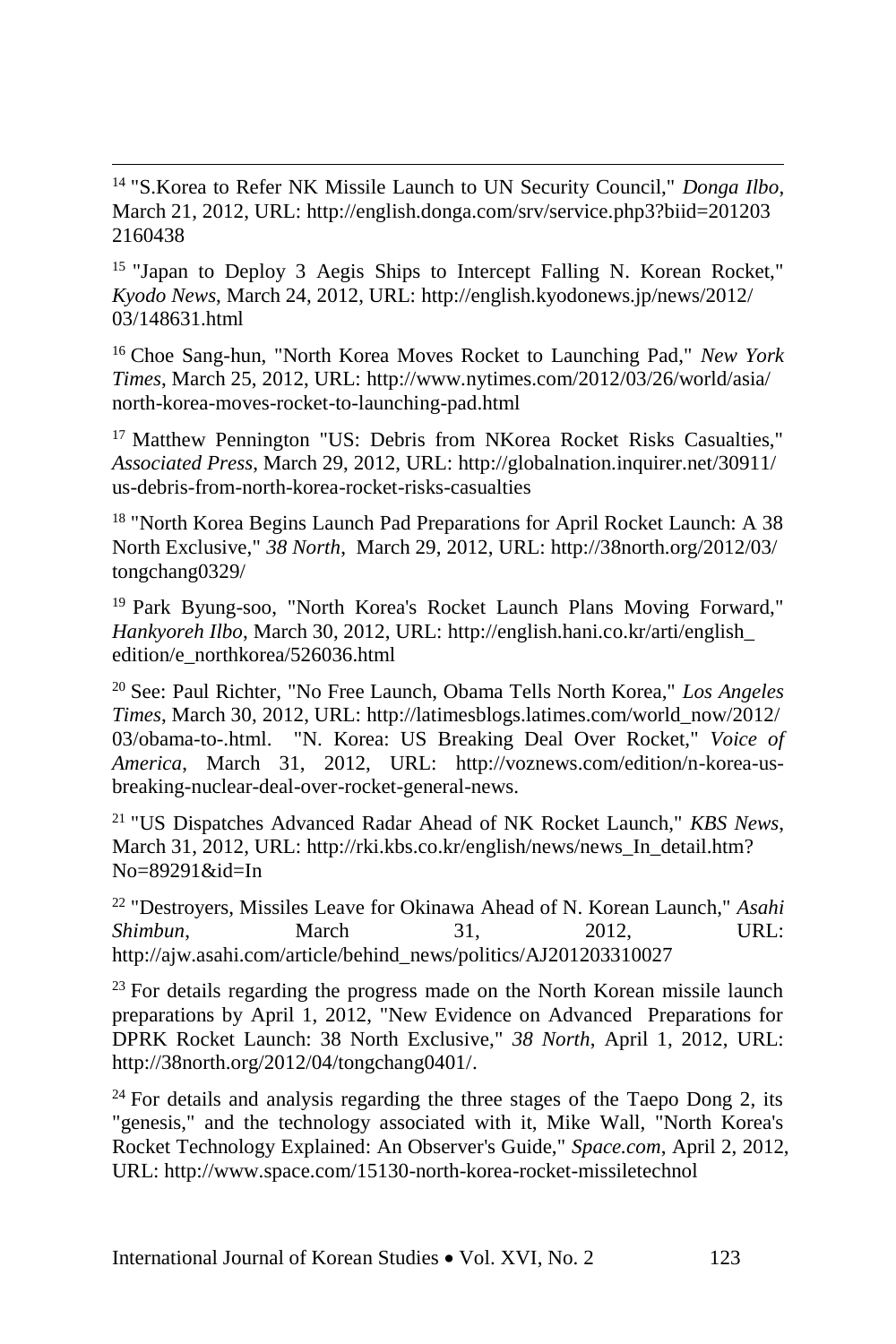ogy.html. Larry Shaughnessy, "North Korea's Rocket Began Life Underwater," *CNN*, April 4, 2012, URL: http://security.blogs.cnn.com/2012/04/04/northkoreas-rocket-began-life-underwater/. Greg Thielmann, "Long-Range Ballistic Missile Development: A Tale of Two Tests," *Arms Control Association Threat Assessment Brief*, May 10, 2012, URL: http://www.armscontrol.org/files/TAB\_ Long-Range-Ballistic-Missile-Development-A-Tale-of-Two-Tests.pdf.

<sup>25</sup> Bill Gertz, "Red Alert: Pentagon Activates Missile Defenses for North Korean Launch," *Free Beacon*, April 2, 2012, URL: http://freebeacon.com/red-alert/

 $26$  For details regarding the deployments of Aegis equipped ships to waters where they could monitor the North Korean Taepo Dong 2 launch of 2012, Jeong Yong-soo and Kim Hee-jin, "Aegis Destroyers to Keep Eye on Sky for North Korean Rocket," *Joongang Ilbo*, April 4, 2012, URL: http://koreajoongangdaily.joinsmsn.com/news/article/article.aspx?aid=2950948 <sup>27</sup> "Foreign Journalists Arrive in N.Korea to Cover Rocket Launch," *Yonhap*, April 8, 2012, URL: http://english.yonhapnews.co.kr/national/2012/04/08/65/ 0301000000AEN20120408000500315F.HTML.

<sup>28</sup> "North Korea Moves Rocket into Position for Launch," *Associated Press*, April 8, 2012, URL: http://www.guardian.co.uk/world/2012/apr/08/north-korearocket-positioned-launch.

<sup>29</sup> "North Korea's Rocket Plans Prompt Asian Airlines to Change Flight Paths," *CBS News*, April 9, 2012, URL: http://www.cbsnews.com/8301-202\_162- 57411313/north-koreas-rocket-plans-prompt-asian-airlines-to-change-flightpaths/

<sup>30</sup> "North Korea Set to Install Satellite on Rocket, Official," *AFP*, April 10, 2012, URL: http://vancouverdesi.com/news/n-korea-set-to-install-satellite-on-rocketofficial/

<sup>31</sup> Jean H. Lee, "Live Feed at Command Centre Shows NKorea Rocket Covered as Engineers Pump Fuel into Carrier," *Associated Press*, April 11, 2012, URL: http://news.yahoo.com/live-feed-command-centre-shows-nkorea-rocketcovered-043720189.html

<sup>32</sup> Details about the trip by an American delegation to North Korea days before the missile launch remain unconfirmed and murky, though rumors regarding the trip have been widely reported in the press; Steve Herman, " North Korea Warned of Deeper Isolation Should Provocations Continue," *Voice of America*, May 21, 2012, URL: http://www.voanews.com/ articleprintview/781384.html.

<sup>33</sup> See: "U.S. Officials in Secret Visit to N.Korea Before Rocket Launch," *Chosun Ilbo*, May 24, 2012, URL: http://english.chosun.com/site/data/html\_dir/

 $\overline{\phantom{a}}$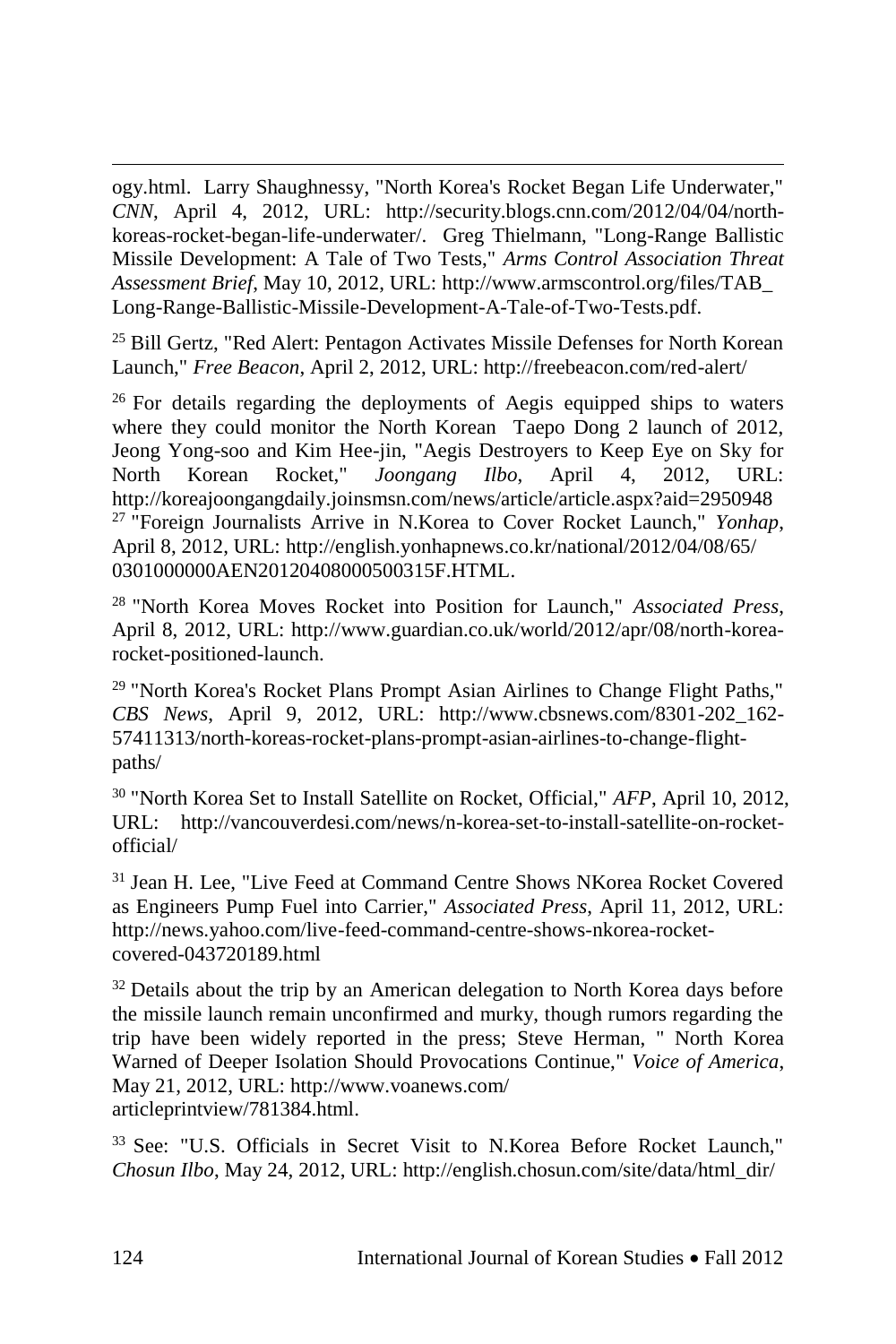2012/05/24/2012052400631.html. US Officials 'Flew to N Korea' Before Rocket Launch," *AFP*, May 25, 2012, URL: http://www.dailytimes.com.pk/ default.asp?page=2012%5C05%5C25%5Cstory\_25-5-2012\_pg4\_4.

 $\overline{\phantom{a}}$ 

<sup>34</sup> For details about the failed North Korean Taepo Dong 2 launch of April 13, 2012, and the context surrounding what occurred, See: "North Korean Rocket Launch Fails," *BBC*, April 13, 2012, URL: http://www.bbc.co.uk/news/worldasia-17698438.

"N.Korea Rocket Could Fly 10,000 KM," *Chosun Ilbo*, April 16, 2012, URL: http://english.chosun.com/site/data/html\_dir/2012/04/16/2012041601302.html Kim Young-jin, "North Korea May Have Aborted Launch," *Korea Times*, May 7, 2012, URL: http://www.koreatimes.co.kr/www/news/nation/2012/05/113\_ 110490.html. Park Bang-ju, "North Rocket Didn't Separate: Expert," *Joongang Ilbo*, April 24, 2012, URL: http://koreajoongangdaily.joinsmsn.com/news/ article/article.aspx?aid=2951910. Park Bang-ju, "North Likely to Launch Another Rocket, Says Expert," *Joongang Ilbo*, April 16, 2012, URL: http://koreajoongangdaily.joinsmsn.com/news/article/Article.aspx?aid=2951497 "North Korean Rocket Boosters Fail to Separate," *KBS News*, April 16, 2012, URL: http://rki.kbs.co.kr/english/news/news\_Po\_detail.htm?No=89653&id=Po "Navy Set to End Search for Debris from N.Korean Rocket," *Korea Times*, April 17, 2012, URL: http://www.koreatimes.co.kr/www/news/nation/2012/04/205\_ 109121.html.

<sup>35</sup> Margaret Basheer, "UN Security Council Condemns North Korea Rocket Launch," *Voice of America*, April 13, 2012, URL: http://www.voanews.com/ content/un-security-council-condemns-north-korea-rocket-launch-147343395/179340.html

<sup>36</sup> See: Lee Chi-dong, "U.S. Cancels Food Aid for N. Korea: White House," *Yonhap*, April 14, 2012, URL: http://english.yonhapnews.co.kr/national/2012/ 04/14/52/0301000000AEN20120414000400315F.HTML

 $37$  For context and more details on the statement the North Korean foreign ministry made in response to UN and U.S. actions, "N. Korea Denounces UNSC Move, Declares End to Feb 29 Deal," *Yonhap*, April 17, 2012, URL: http://www.koreatimes.co.kr/www/news/nation/2012/05/120\_109189.html

<sup>38</sup> For details regarding the American list of proposed sanctions presented to the UNSC, Michinobu Yanagisawa, "U.S. Seeks Asset Freeze," *Yomiuri Shimbun*, April 19, 2012, URL: http://www.yomiuri.co.jp/dy/world/T12041800 5891.htm

 $39$  For details on the sanction imposed on North Korea by the UNSC in May, 2012, Louis Charbonneau, "U.N. committee Sanctions 3 North Korea Companies: Rice," *Reuters*, May 2, 2012, URL: http://www.newsdaily.com/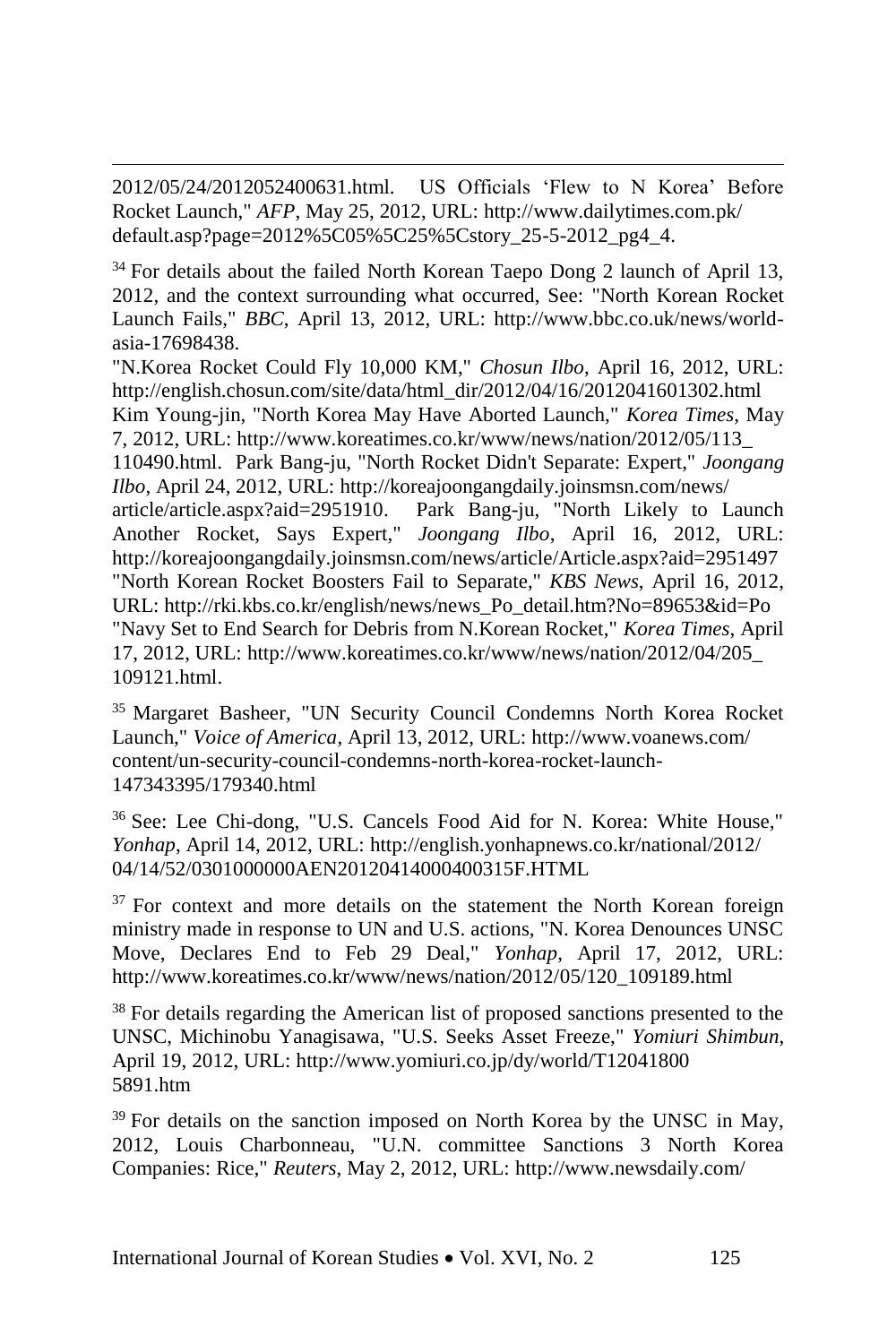stories/bre84116z-us-korea-north-un/

 $\overline{\phantom{a}}$ 

<sup>40</sup> For the technical aspects detailing exactly how the technology for a threestage missile and a "satellite platform" that the North Koreans claimed their Taepo Dong 2 test-launches were designed to carry was exactly the same except for the payload, Charles P. Vick, "Taep'o-dong 2 (TD-2), NKSL-X-2," *Global Security.Org*, March 20, 2007, URL: http://www.globalsecurity.org/ wmd/world/dprk/td-2.htm

<sup>41</sup> To read an in-depth interview Evans Revere gave to the Japanese press regarding contacts he had with the North Koreans before the long-range ballistic missile test-launch of 2012, Takashi Oshima, "INTERVIEW/Evans Revere: North Korea's Launch Plan Started Last Summer," *Asahi Shimbun*, April 9, 2012, URL: http://ajw.asahi.com/article/asia/korean\_peninsula/AJ2012040900 45

<sup>42</sup> Bruce E. Bechtol Jr., "Ramification of N. Korean Satellite Launch," *Korea Times*, March 26, 2012, URL: http://110.45.173.105/www/news/opinon/2012/ 04/198\_107731.html

<sup>43</sup> See: Donald Kirk, "Why Iranian Engineers Attended North Korea's Failed Rocket Launch," *Christian Science Monitor*, April 18, 2012, URL: http://www.csmonitor.com/World/Asia-Pacific/2012/0418/Why-Iranianengineers-attended-North-Korea-s-failed-rocket-launch. "Iran Sent Delegation to Observe Launch," *Sankei Shimbun* (in Japanese), April 14, 2012, URL: http://sankei.jp.msn.com/. John McCreary, "Nightwatch: 20120417," *Nightwatch*, April 16, 2012, URL: http://www.kforcegov.com/NightWatch/ NightWatch\_12000074.aspx

<sup>44</sup> See: Gertz, "North Korea Making Missile Able to Hit U.S.," *Washington Times*, December 5, 2011, URL: http://www.washingtontimes.com/news/2011/ dec/5/north-korea-making-missile-able-to-hit-us/?page=all

<sup>45</sup> For details regarding the sketchy capabilities of the new missile, the TEL that it comes with, and the questions regarding Chinese proliferation, "North Korea Shows off New Missile at Military Parade," *Associated Press*, April 15, 2012, URL: http://news.yahoo.com/nkorea-shows-off-missile-military-parade-054632037.html. Shaun Waterman, "Analysts: China Broke Sanctions if N. Korea Using its Missile Launcher," *Washington Times*, April 16, 2012, URL: http://www.washingtontimes.com/news/2012/apr/16/experts-china-likely-gaven-korea-illegal-missile-/. Simon Martin, "North Korea Seeks Leverage With New Missile," *AFP*, April 16, 2012, URL: http://www.montrealgazette.com/ technology/North+Korea+seeks+leverage+with+missile+analysts/6464669/story .html. Hao Zhou, "China Denies Selling Launcher to N.Korea," *Global Times*, April 19, 2012, URL: http://www.globaltimes.cn/NEWS/tabid/99/ID/705780/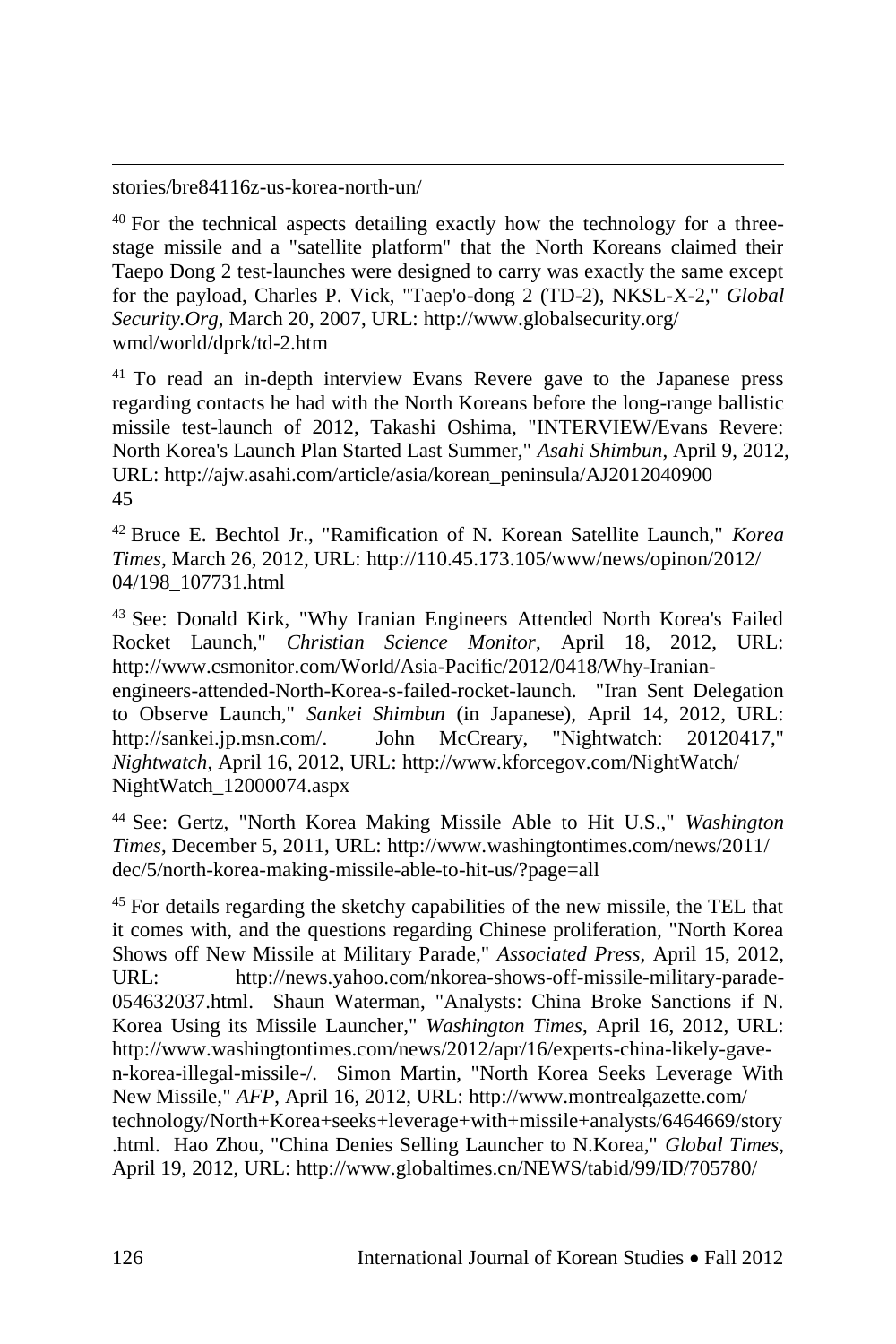China-denies-selling-launcher-to-NKorea.aspx. "UN Probes Claim China Broke N Korea Sanctions: Report," *AFP*, April 19, 2012, URL: http://www.google. com/hostednews/afp/article/ALeqM5issdHPy5iiVrNeEv1ezO6WehnlWw?docId =CNG.c48edd1d1dea9c6d92f8c17aefcd2f24.4a1. "US Raises China's Alleged Aid for N. Korean Missile," *AFP*, April 21, 2012, URL: http://www.channel newsasia.com/stories/afp\_asiapacific/view/1196592/1/.html. Matt Spetalnick, "Chinese Firm Suspected in Missile-Linked Sale to N Korea: US Official," *Reuters*, April 22, 2012, URL: http://www.reuters.com/article/

 $\overline{\phantom{a}}$ 

2012/04/21/us-korea-north-china-usa-idUSBRE83K0GP20120421. Song Sangho, "Chinese Firm Sold 8 Military Vehicles to N. Korea: Report," *Korea Herald*, April 27, 2012, URL: http://view.koreaherald.com/kh/view.php?ud=20120427 000923&cpv=0

<sup>46</sup> For details on ROK-US missile defense cooperation and ongoing Japanese-U.S. BMD efforts, See: Hwang Doo-hyong, "U.S., S. Korea Sign Agreement on Missile Defense System Development: Pentagon," *Yonhap*, April 16, 2011, URL: http://english.yonhapnews.co.kr/national/2011/04/16/13/0301000000AEN 20110416000100315F.HTML. "S. Korea, U.S. Conduct Joint Study on Missile Defense System," *Yonhap*, April 15, 2011, URL: http://english.yonhapnews. co.kr/national/2011/04/15/0301000000AEN20110415007500320.HTML "Japan to Deploy Missile Interceptors Nationwide on North Korea Threat," *Kyodo News*, December 9, 2010, URL: http://www.freerepublic.com/focus/fnews/2641150/posts. "U.S. Tells Japan of 2-yr Delay in Development of Missile Interceptor," *Mainichi News*, September 17, 2011, URL: http://mdn.mainichi.jp/mdnnews/news/20110917p2g00m0dm011000c.html <sup>47</sup> See: John Power, "Should S. Korea Increase Its Missile Range?" *Asia One*, April 24, 2012, URL: http://www.asiaone.com/News/AsiaOne+News/Asia/ Story/A1Story20120424-341667.html

<sup>48</sup> During the spring of 2012, South Korean President Lee Myung-bak made public statements that the 300 kilometer limit for South Korean missile range is not sufficient, Christian Oliver, "South Korea Out to Extend Missile Range," *Financial Times*, March 21, 2012, URL: http://www.ft.com/cms/s/0/ ad35d806-7333-11e1-9014-00144feab49a.html#axzz1w8iX13PF

<sup>49</sup> For more information on numbers and locations of U.S. Patriot batteries deployed on the Korean Peninsula to protect U.S. based, "U.S. to Withdraw Patriot Missiles From Gwangju," *Chosun Ilbo*, August 24, 2006, URL: http://english.chosun.com/site/data/html\_dir/2006/08/24/2006082461011.html

<sup>50</sup> For details on North Korean cyber attacks since 2009, "March DDoS Attack was N. Korean Cyber War Drill," *Donga Ilbo*, July 9, 2011, URL: http://english.donga.com/srv/service.php3?biid=2011070995138. "N. Korea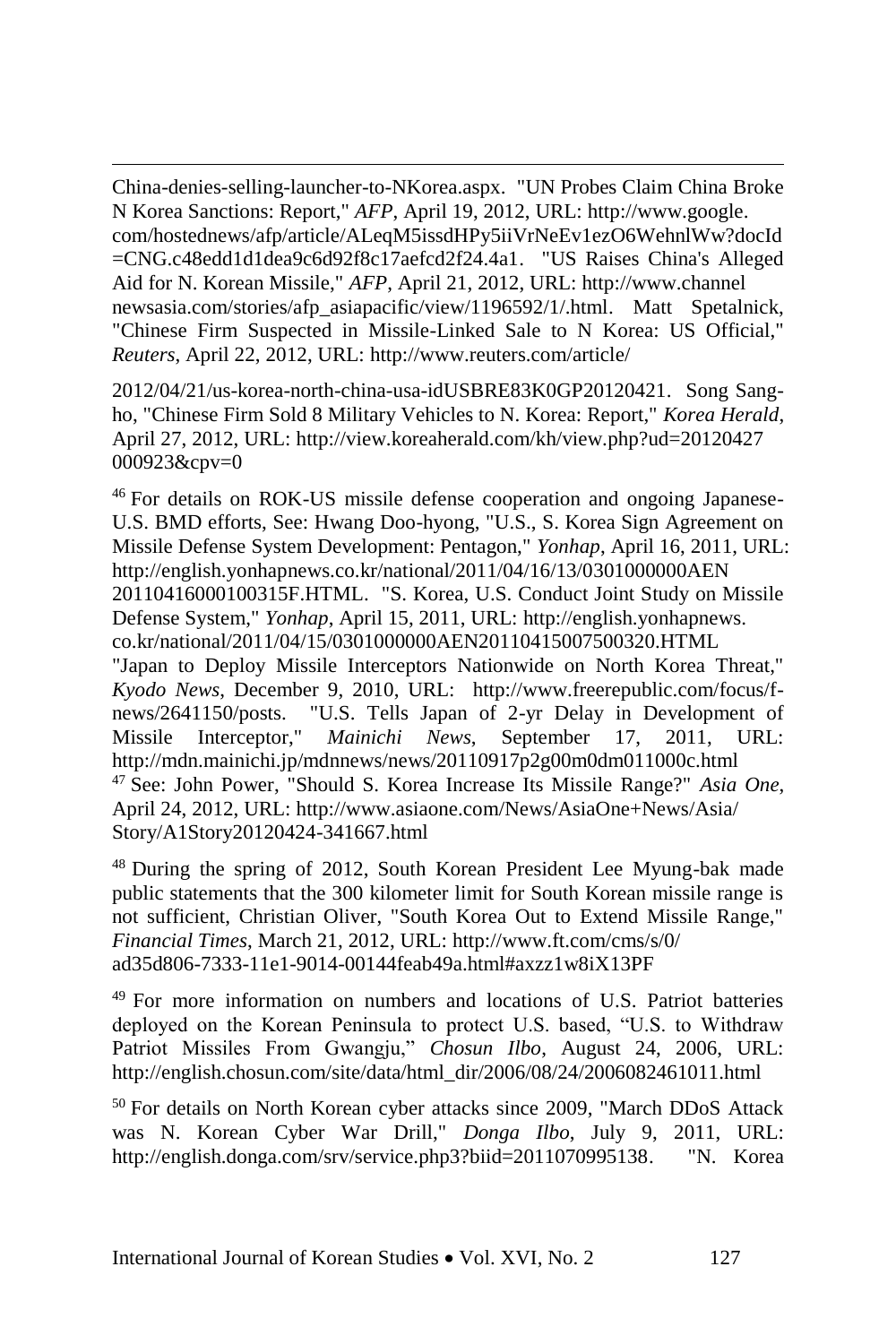Masterminded March Cyber Attacks: Police," *Yonhap*, April 6, 2011, URL: http://english.yonhapnews.co.kr/techscience/2011/04/06/94/0601000000 AEN20110406003800315F.HTML. Lee Youkyung, "S. Korea Charts Out National Cyber Security Strategy," *Yonhap*, August 8, 2011, URL: http://www.usnewslasvegas.com/foreign/s-korea-charts-out-national-cybersecurity-strategy/

<sup>51</sup> See: Chung Min-uck, "Cyber Command's Manpower to be Doubled," *Korea Times*, June 10, 2012, URL: http://www.koreatimes.co.kr/www/news/nation/ 2012/06/116\_112748.html

<sup>52</sup> See "South Korean Defense Chief Confirms North Korea Behind GPS Jamming Last Week," *Katakami*, March 9, 2011, URL: http://indonesiakatak ami.wordpress.com/2011/03/09/south-korean-defense-chief-confirms-northkorea-behind-gps-jamming-last-week/. "N. Korea Still Jamming GPS Signals," *Chosun Ilbo*, March 10, 2011, URL: http://english.chosun.com/site/data/html\_ dir/2011/03/10/2011031000575.html. "GPS Jammers in Action," *Strategy Page*, September 13, 2011, URL: http://www.strategypage.com/htmw/htecm/2011 0913.aspx

<sup>53</sup> See "DPRK Jamming GPS Signals, Says Seoul," *North Korea Tech*, May 3, 2012, URL: http://www.northkoreatech.org/2012/05/03/dprk-jamming-gpssignals-says-seoul/. Daniel Piper, "North Korea Accused of Jamming Signals of Hundreds of Civilian Flights," *Fox News*, May 2, 2012, URL: http://www.fox news.com/world/2012/05/02/north-korea-accused-jamming-signals-hundredscommercial-jets/. "North Korea Jamming Affects Flights-Seoul Official," *AFP*, May 2, 2012, URL: http://www.straitstimes.com/BreakingNews/Asia/Story/STI Story\_794633.html

<sup>54</sup> See Shin Hyon-hee, "GPS Jamming Highlights N.K. Cyber War Threat," *Korea Herald*, May 8, 2012, URL: http://view.koreaherald.com/kh/view.php? ud=20120508001326&cpv=0. "122 Ships Affected by Suspected N. Korean GPS Jamming," *Yonhap*, May 4, 2012, URL: http://english.yonhapnews.co.kr/ national/2012/05/04/50/0302000000AEN20120504005000315F.HTML

<sup>55</sup> See Mok Yong-jae, "No Sign of End to GPS Jam," *Daily NK*, May 14, 2012, URL: http://www.dailynk.com/english/read.php?cataId=nk00100&num=9225 "N.Korea's Jamming is Terrorism Pure and Simple," *Chosun Ilbo*, May 11, 2012, URL: http://english.chosun.com/site/data/html\_dir/2012/05/11/201205110 1175.html. "N.Korean GPS Jamming Threatens Passenger Planes," *Chosun Ilbo*, May 10, 2012, URL: http://english.chosun.com/site/data/html\_dir/2012/ 05/10/2012051000917.html

<sup>56</sup> See Chung Hee-hyung, "Seoul Defenseless Against N.Korea's GPS Jamming," *Korea Times*, May 15, 2012, URL: http://www.koreatimes.co.kr/

 $\overline{\phantom{a}}$